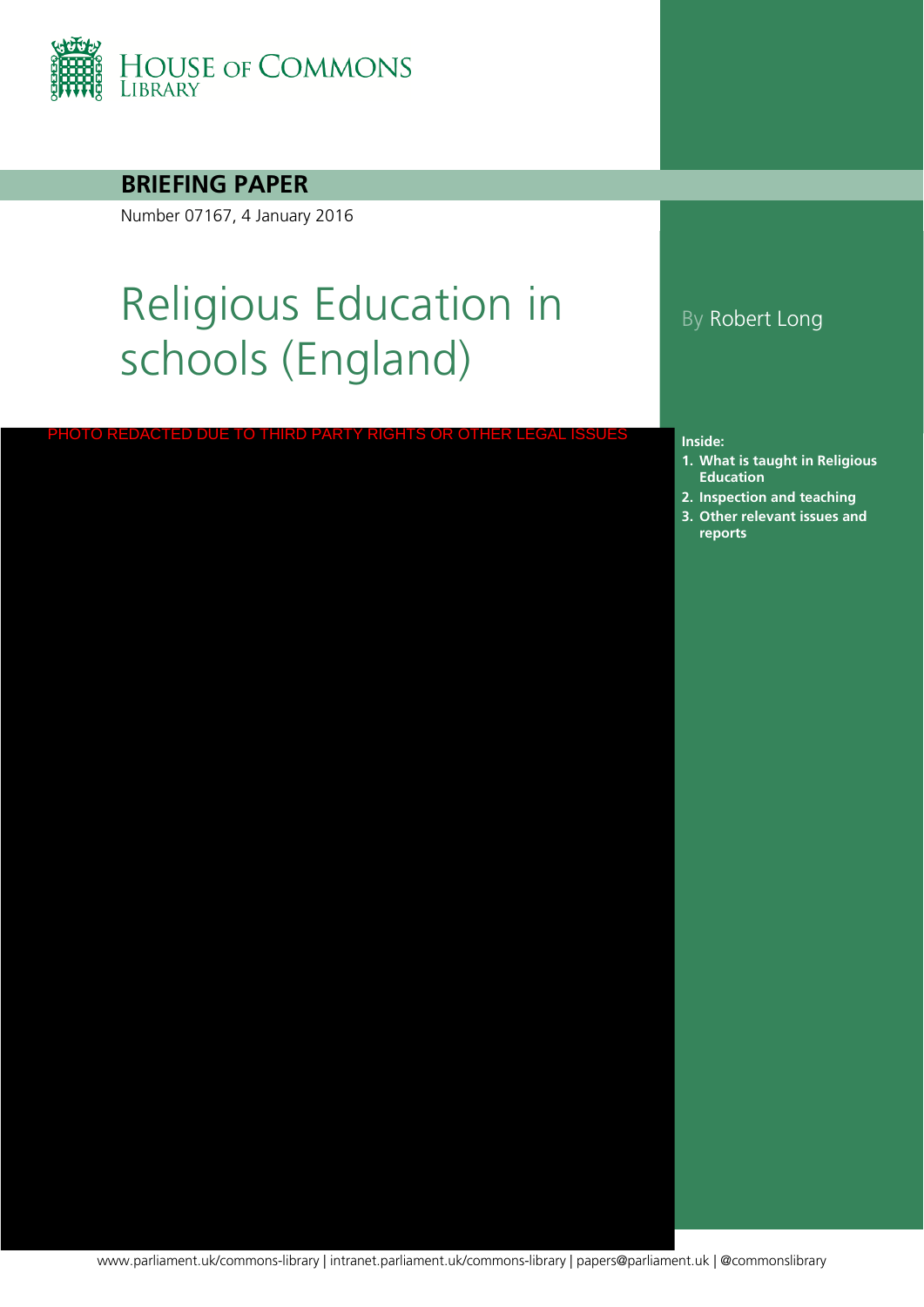# **Contents**

|                                                     | <b>Summary</b>                                                                                                                                                                                                                                                                                                                                                                                                                 |                                                              |
|-----------------------------------------------------|--------------------------------------------------------------------------------------------------------------------------------------------------------------------------------------------------------------------------------------------------------------------------------------------------------------------------------------------------------------------------------------------------------------------------------|--------------------------------------------------------------|
| 1.<br>1.1                                           | What is taught in Religious Education<br>Introduction<br>Uptake of RE at GCSE level                                                                                                                                                                                                                                                                                                                                            | 4<br>$\overline{4}$<br>$\overline{4}$                        |
| 1.2<br>1.3<br>1.4                                   | RE in local authority maintained schools<br>RE in academies and free schools<br>RE in faith schools                                                                                                                                                                                                                                                                                                                            | $\overline{4}$<br>6                                          |
| 1.5                                                 | GCSE and A level RE<br>Consultation on revised content<br>Government response and new content                                                                                                                                                                                                                                                                                                                                  | $\begin{array}{c} 6 \\ 7 \end{array}$<br>$\overline{7}$<br>8 |
| 1.6                                                 | Court challenge on the exclusion of humanism from the GCSE syllabus and DfE<br>response<br>Religious Education Council of England and Wales review and non-statutory                                                                                                                                                                                                                                                           | 9                                                            |
|                                                     | programme of study (October 2013)                                                                                                                                                                                                                                                                                                                                                                                              | 11                                                           |
| 2.<br>2.1<br>2.2<br>2.3                             | <b>Inspection and teaching</b><br>Reserved teachers<br>How well is RE taught?<br>Ofsted report (October 2013)<br>Ofsted report (June 2010)<br>Training and support for RE teachers<br>Bursaries for RE teachers<br>Statistical information on RE teachers' qualifications<br>Government comment on teacher training<br>Organisations providing resources for RE teachers                                                       | 13<br>13<br>14<br>14<br>15<br>16<br>17<br>17<br>18<br>18     |
| 3.<br>3.1<br>3.2<br>3.3<br>3.4<br>3.5<br>3.6<br>3.7 | Other relevant issues and reports<br>Right to withdraw a child from Religious Education<br>Collective worship<br>RE in performance tables and the English Baccalaureate<br>A strengthened EBacc: September 2015<br>Teaching of creationism<br>A new settlement? Clarke and Woodhead report on religion in schools<br>RE for REal report, Goldsmiths College<br>Commission on Religion and Belief in British Public Life report | 20<br>20<br>21<br>22<br>24<br>24<br>25<br>25<br>26           |

Contributing Authors: Sue Hubble, Social Policy Section, teachers' bursaries Paul Bolton, Social and General Statistics, statistical information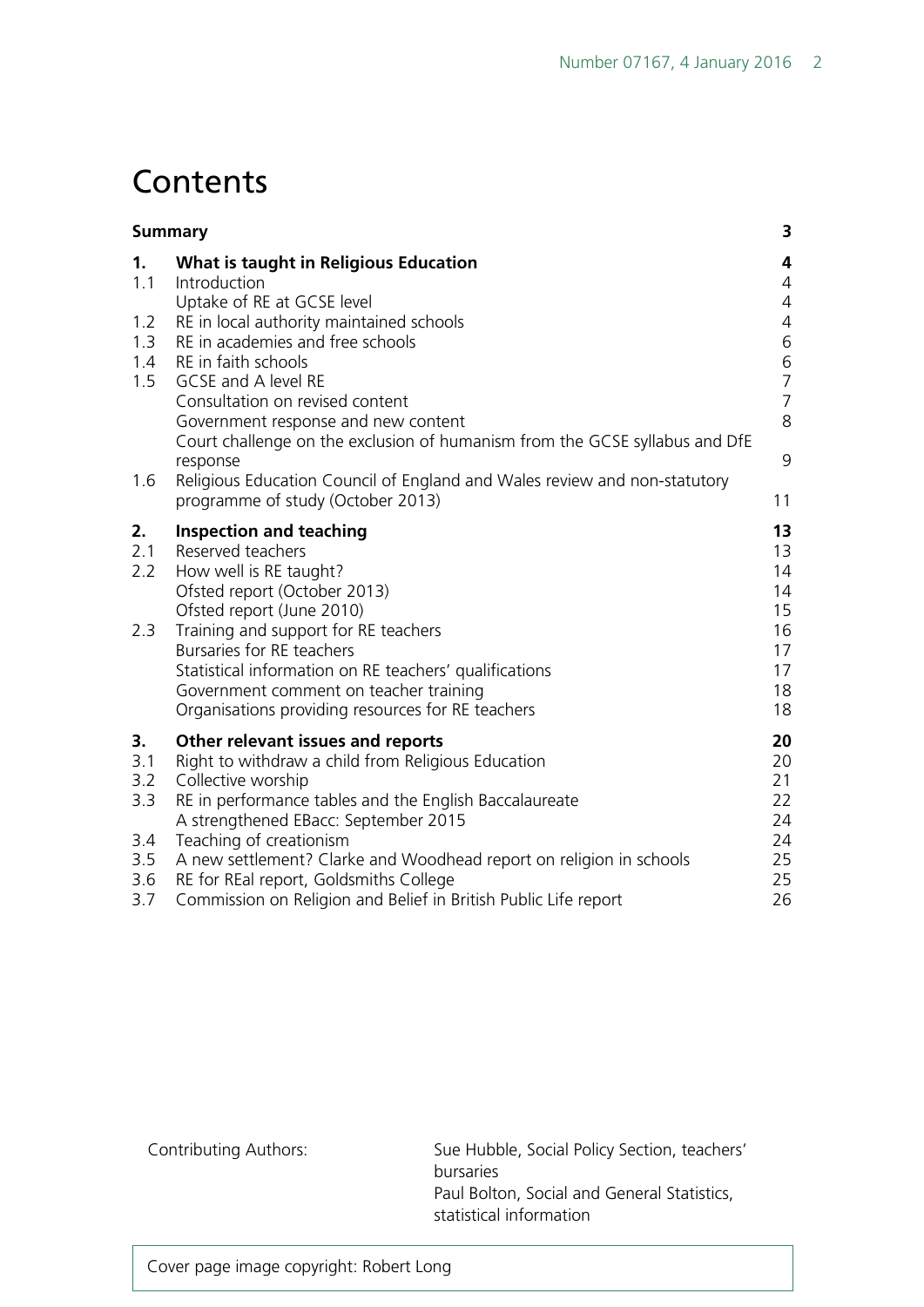# <span id="page-2-0"></span>Summary

Religious Education (RE) must be taught by all state-funded schools in England. However, it has an unusual position on the curriculum: it is part of the basic curriculum but not the National Curriculum, and is one of two subjects (along with sex and relationship education) where parents have a legal right to withdraw their children from class.

This briefing introduces the rules around RE in state-funded schools, whether they are academies or free schools, or maintained by a local authority. It introduces concerns that have been raised about the quality of RE teaching, including the number of RE teachers with qualifications relevant to the subject. It also provides information on other related issues, such as the parental right of withdrawal from RE and the rules on collective worship in schools.

As schools policy is a devolved topic, this briefing provides information on the position in England. Information on the teaching of RE in [Scotland,](http://www.educationscotland.gov.uk/learningandteaching/curriculumareas/rme/) [Wales,](http://learning.wales.gov.uk/resources/browse-all/national-exemplar-framework-re/?lang=en) and [Northern Ireland](http://www.deni.gov.uk/index/80-curriculum-and-assessment/80-curriculum-and-assessment-religiouseducationcoresyllabus-pg.htm) is available on the websites of the respective countries' Governments.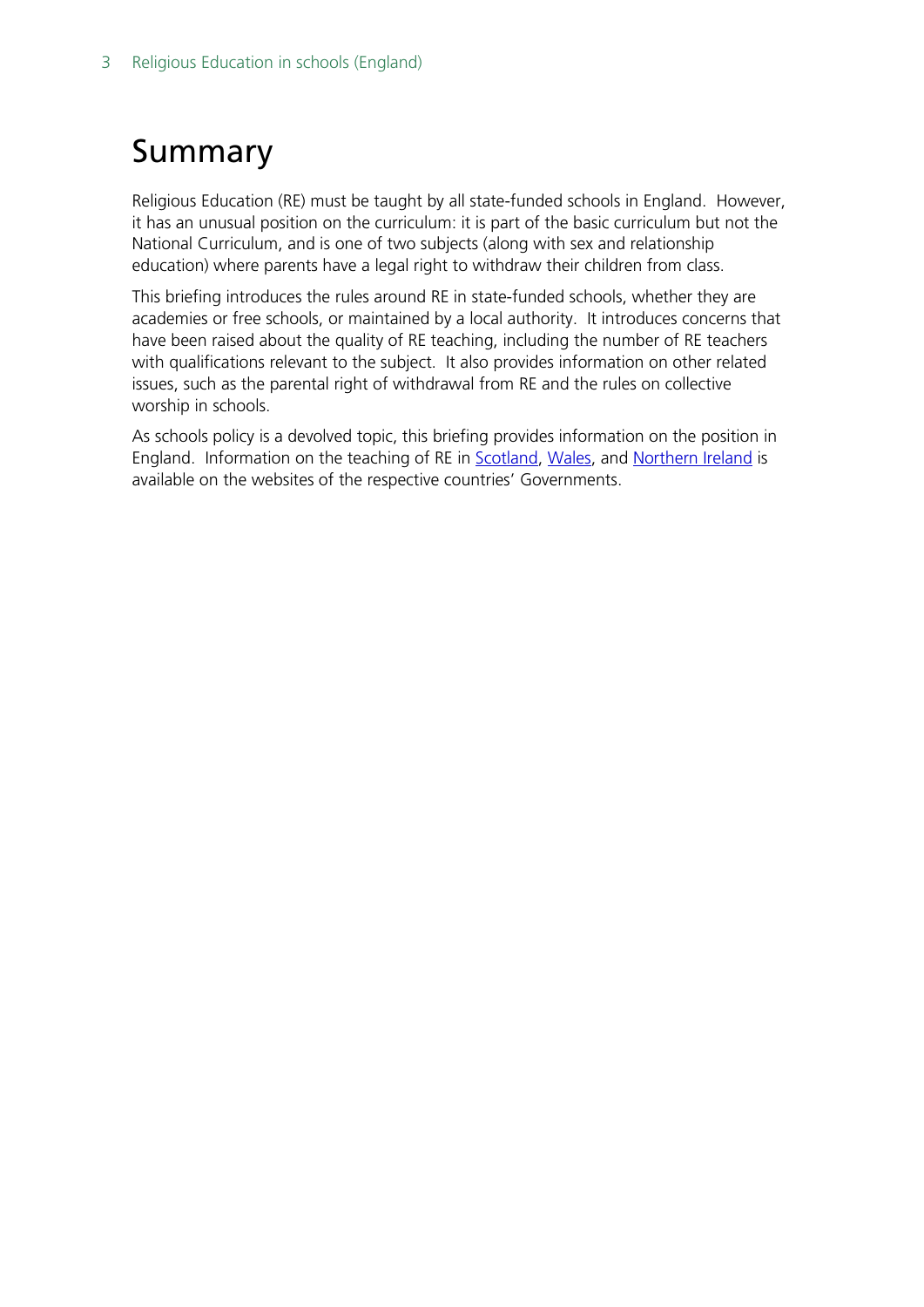# <span id="page-3-0"></span>1. What is taught in Religious Education

## <span id="page-3-1"></span>1.1 Introduction

All state-funded schools must teach religious education (RE). Maintained schools without a religious character must follow the syllabus agreed by the local agreed syllabus conference (ASC), an occasional body which local authorities are required to establish and support.<sup>[1](#page-3-4)</sup>

The Department for Education's [Governors' Handbook](https://www.gov.uk/government/uploads/system/uploads/attachment_data/file/395789/Governors_Handbook.pdf) provides information on the teaching of RE in other schools:

Voluntary aided schools with a religious character should provide RE in accordance with the trust deed or religious designation of the school, unless parents request the locally agreed syllabus.

Foundation schools and voluntary controlled schools with a religious character should follow the locally agreed syllabus, unless parents request RE in accordance with the trust deed or religious designation of the school.

RE is also compulsory in faith and non-faith academies and free schools as set out in their funding agreements.<sup>[2](#page-3-5)</sup>

### <span id="page-3-2"></span>Uptake of RE at GCSE level<sup>[3](#page-3-6)</sup>

The total number of pupils entering RE GCSE has increased substantially in recent years from 164,000 in 2008 to almost 260,000 in 2014; a rise from 25% to 42% of pupils.

[Source: [Revised GCSE and equivalent results in England: 2013 to 2014](https://www.gov.uk/government/statistics/revised-gcse-and-equivalent-results-in-england-2013-to-2014), DfE]

# <span id="page-3-3"></span>1.2 RE in local authority maintained schools

Religious Education is a component of the basic curriculum (but not the National Curriculum) and is compulsory for all pupils in local authority maintained schools aged 5 to 18 years unless they are withdrawn from these lessons by their parents, or withdraw by their own choice after their 18th birthday. (The provision applies to school sixth forms, therefore, whereas no equivalent is in place for 16-18 year olds in sixth form colleges or other further education institutions.) They are not obliged to give a reason, and the school is expected to comply with the request. The statutory provisions relating to religious education are contained in sections 69 and 71 and schedule 19 of the School Standards and Framework Act 1998, as amended.

Non-statutory [guidance](https://www.gov.uk/government/uploads/system/uploads/attachment_data/file/190260/DCSF-00114-2010.pdf) for maintained schools provides further background on the position of the RE curriculum for maintained schools:

<span id="page-3-4"></span><sup>&</sup>lt;sup>1</sup> Department for Children, Schools and Families, Religious education in English schools: Non-[statutory guidance 2010,](https://www.gov.uk/government/uploads/system/uploads/attachment_data/file/190260/DCSF-00114-2010.pdf) p10 and p14

<span id="page-3-6"></span><span id="page-3-5"></span><sup>&</sup>lt;sup>2</sup> Department for Education, *[Governors' Handbook](https://www.gov.uk/government/uploads/system/uploads/attachment_data/file/395789/Governors_Handbook.pdf)*, September 2014, p51<br><sup>3</sup> Section by Paul Bolton, Social and General Statistics

Section by Paul Bolton, Social and General Statistics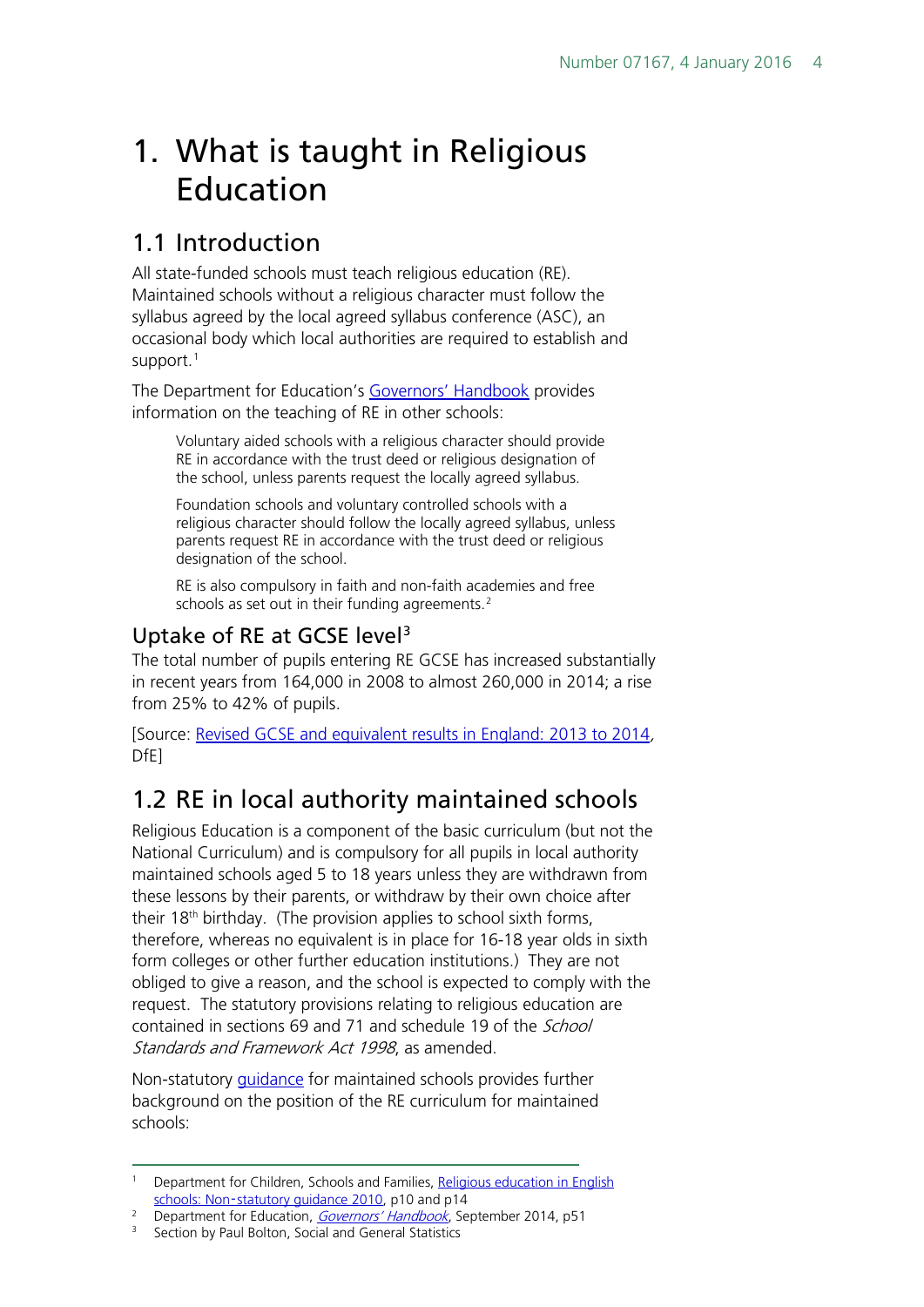The key document in determining the teaching of RE is the locally agreed syllabus within the LA concerned (see 'Agreed syllabus', p.14). Schools designated as having a religious character are free to make their own decisions in preparing their syllabuses. LAs must, however, ensure that the agreed syllabus for their area is consistent with Section 375(3) of the Education Act 1996, which requires the syllabus to reflect that the religious traditions of Great Britain are in the main Christian whilst taking account of the teaching and practices of the other principal religions represented in Great Britain.[4](#page-4-0)

The guidance sets out the following on the agreed syllabus:

The locally agreed syllabus is a statutory syllabus of RE prepared under Schedule 31 to the Education Act 1996 and adopted by the LA under that schedule. It must be followed in maintained schools without a designated denomination.

Once adopted by the LA, the agreed syllabus sets out what pupils should be taught and can include the expected standards of pupils' performance at different stages.

Every locally agreed syllabus must reflect that the religious traditions of Great Britain are in the main Christian, while taking account of the teaching and practices of the other principal religions represented in Great Britain.

The law does not define what the principal religions represented in Great Britain are. ASCs [agreed syllabus conferences] can decide which are the principal religions represented in Great Britain, other than Christianity, to be included in their agreed syllabus.

Agreed syllabuses in any community school and any foundation, voluntary-aided or voluntary-controlled school without a religious character cannot require RE to be provided by means of any catechism or formulary which is distinctive of a particular religious denomination.

This prohibition does not extend to the study of catechisms and formularies.<sup>[5](#page-4-1)</sup>

Owing to its position as part of the basic curriculum but not the National Curriculum, Religious Education was not included in the Government's National Curriculum review. When the review was [announced](https://www.gov.uk/government/news/national-curriculum-review-launched) in January 2011, the Government stated that:

[...] it is essential to distinguish between the national curriculum and the wider school curriculum. There are a number of important components of a broad and balanced school curriculum for which, as is currently the case, it would be inappropriate to prescribe national programmes of study. This applies, for example, in the case of religious education (RE), where what is taught needs to reflect local circumstances. Religious education will not, therefore, be considered as part of the review of the national curriculum. The government does not intend to make any changes to the statutory basis for religious education.[6](#page-4-2)

<span id="page-4-0"></span>Department for Children, Schools and Families, Religious education in English schools: Non-[statutory guidance 2010,](https://www.gov.uk/government/uploads/system/uploads/attachment_data/file/190260/DCSF-00114-2010.pdf) p10

<sup>5</sup> Ibid., p14

<span id="page-4-2"></span><span id="page-4-1"></span><sup>6</sup> Department for Education, [National curriculum review launched,](https://www.gov.uk/government/news/national-curriculum-review-launched) 20 January 2011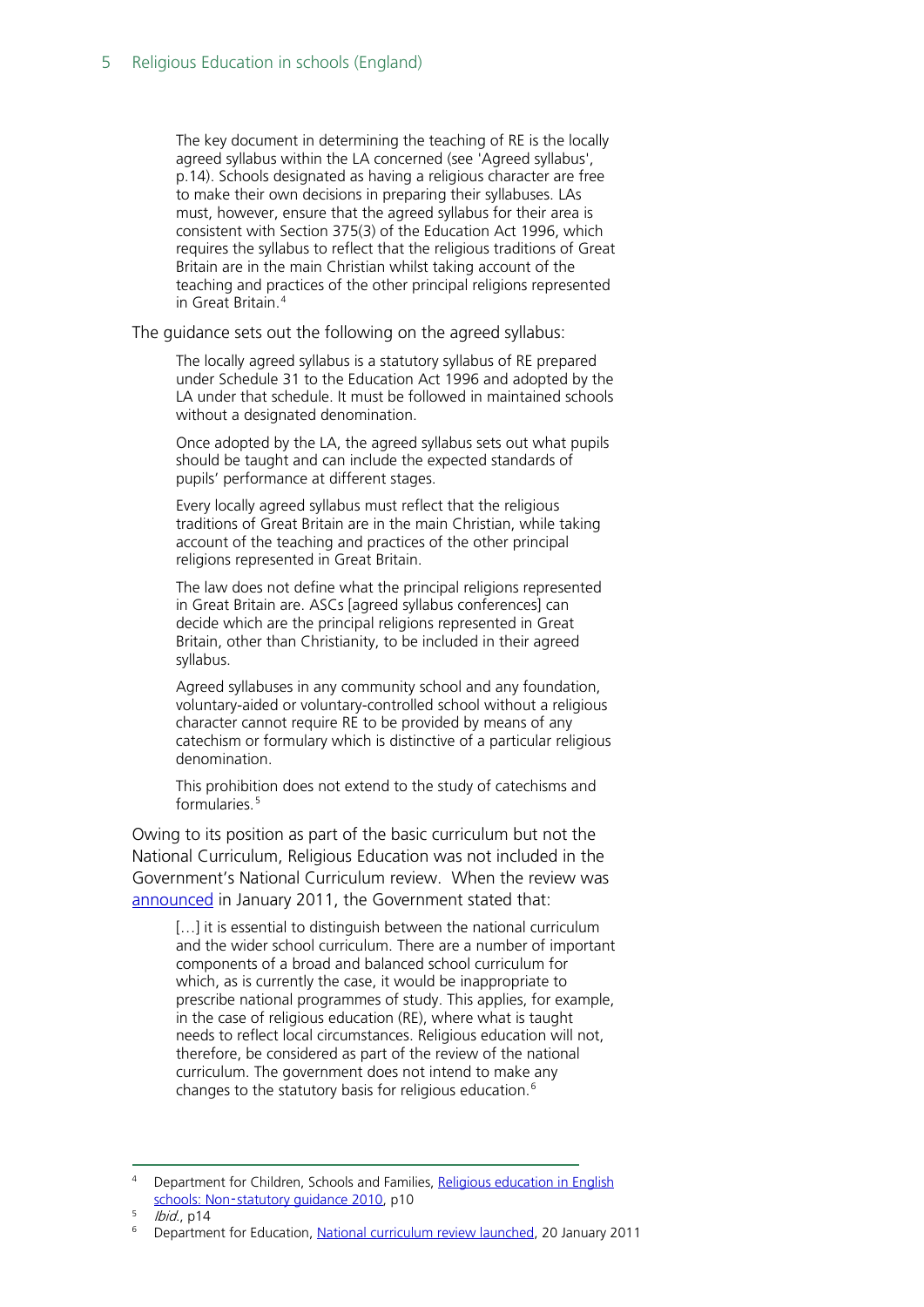## <span id="page-5-0"></span>1.3 RE in academies and free schools

Academies and free schools are state funded schools that are independent of the local authority. They operate in accordance with the funding agreement between the individual academy trust and the Secretary of State.

Requirements for academies and free schools broadly reflect the provisions that apply to local authorities and schools in the maintained sector. The requirements, including the type of RE that an academy provides, will be set out in their funding agreement. For schools without a faith designation, this will usually mirror the requirements for local authority maintained schools without a religious character. For example, the [model funding agreement](https://www.gov.uk/government/uploads/system/uploads/attachment_data/file/388207/Mainstream_academy_and_free_school_-_single_model_funding_agreement.pdf) for mainstream academies and free schools states:

2.51. Subject to clause 2.49, where the Academy **has not been designated with a religious character** (in accordance with section 124B of the School Standards and Framework Act 1998 or further to section 6(8) of the Academies Act 2010):

a) provision must be made for religious education to be given to all pupils at the Academy in accordance with the requirements for agreed syllabuses in section 375(3) of the Education Act 1996 and paragraph 2(5) of Schedule 19 to the School Standards and Framework Act 1998;

b) the Academy must comply with section 70(1) of, and Schedule 20 to, the School Standards and Framework Act 1998 as if it were a community, foundation or voluntary school which does not have a religious character, except that paragraph 4 of that Schedule does not apply. The Academy may apply to the Secretary of State for consent to be relieved of the requirement imposed by paragraph 3(2) of that Schedule.

# <span id="page-5-1"></span>1.4 RE in faith schools

Schools with a religious character (often referred to as 'faith schools') in the state sector can be different kinds of schools, local authority maintained or academies, but are associated with a particular religion. They will follow a similar position in relation to the curriculum to other schools of their type, except, as the gov.uk website notes, "for religious studies, where they are free to only teach about their own religion."<sup>[7](#page-5-2)</sup>

<span id="page-5-2"></span>RE in schools with a religious character must be provided in accordance with the school's trust deed or, where provision is not made by a trust deed, in accordance with the beliefs of the religion or denomination specified in the order that designates the school as having a religious character. RE in a foundation or voluntary controlled school with a religious character must be provided in accordance with the locally agreed syllabus for the area. However, where parents request it, provision may be made in accordance with the school's trust deed or, where provision is not made by trust deed, in accordance with the beliefs of the religion or denomination specified in the order.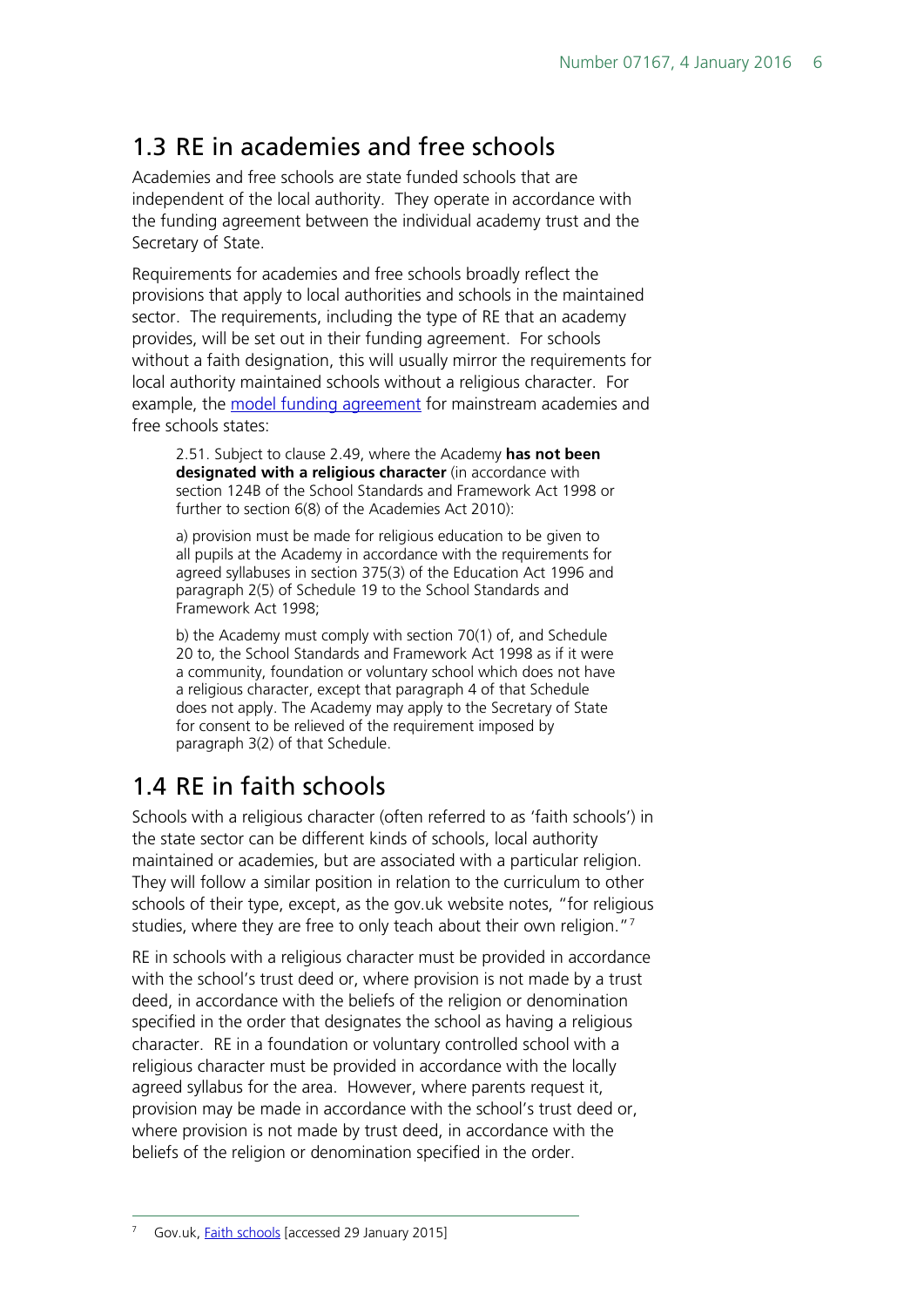Requirements for academies broadly reflect the provisions that apply to local authorities and schools in the maintained sector. The requirements including the type of RE that an academy provides will be set out in the funding agreement between the individual academy trust and the Secretary of State.

### <span id="page-6-0"></span>1.5 GCSE and A level RE

Alongside its broader curriculum reforms, the Coalition Government undertook reforms of subject content at GCSE, AS and A level. The Library briefing on [GCSE, AS, and A level reform,](http://www.parliament.uk/briefing-papers/SN06962/gcse-as-and-a-level-reform) SN/SP/6962, provides details.

### <span id="page-6-1"></span>Consultation on revised content

As the Library briefing notes, on 7 November 2014 the previous Government launched a [consultation](https://www.gov.uk/government/consultations/gcse-and-a-level-reform-religious-studies) on revised content for GCSE, AS and A level religious studies, to be introduced from September 2016. The consultation was open until 29 December 2014.

The [consultation document](https://www.gov.uk/government/uploads/system/uploads/attachment_data/file/372136/Reformed_GCSE_and_A_level_subject_content_consultation.pdf) noted that:

The religious studies GCSE and A level content has undergone an extensive period of informal consultation with subject experts, religious groups, higher education experts, awarding organisations and Ofqual in the run up to formal consultation. This consultation builds on the informal engagement, which included detailed discussions about the proposals and draft content, since the religious studies content development process began.<sup>[8](#page-6-2)</sup>

The [draft subject content](https://www.gov.uk/government/uploads/system/uploads/attachment_data/file/371723/Religious_Studies_GCSE_subject_content_for_consultation.pdf) for GCSE religious studies proposes that the subject's specifications would require students to:

- demonstrate knowledge and understanding of **two religions**
- demonstrate knowledge and understanding of key sources of wisdom and authority including texts which support contemporary religious faith
- understand the impact of religion on individuals, communities and societies
- understand significant common and divergent views between and within religions and beliefs
- apply knowledge and understanding in order to analyse questions related to religious beliefs and values
- construct well-informed and balanced arguments on matters concerned with religious beliefs and values set out in the subject content […][9](#page-6-3)

<span id="page-6-2"></span>Department for Education, [Reformed GCSE and A level subject content consultation,](https://www.gov.uk/government/uploads/system/uploads/attachment_data/file/372136/Reformed_GCSE_and_A_level_subject_content_consultation.pdf) November 2014, p7

<span id="page-6-3"></span><sup>&</sup>lt;sup>9</sup> Department for Education, [Religious Studies: GCSE subject content,](https://www.gov.uk/government/uploads/system/uploads/attachment_data/file/371723/Religious_Studies_GCSE_subject_content_for_consultation.pdf) November 2014, p3-4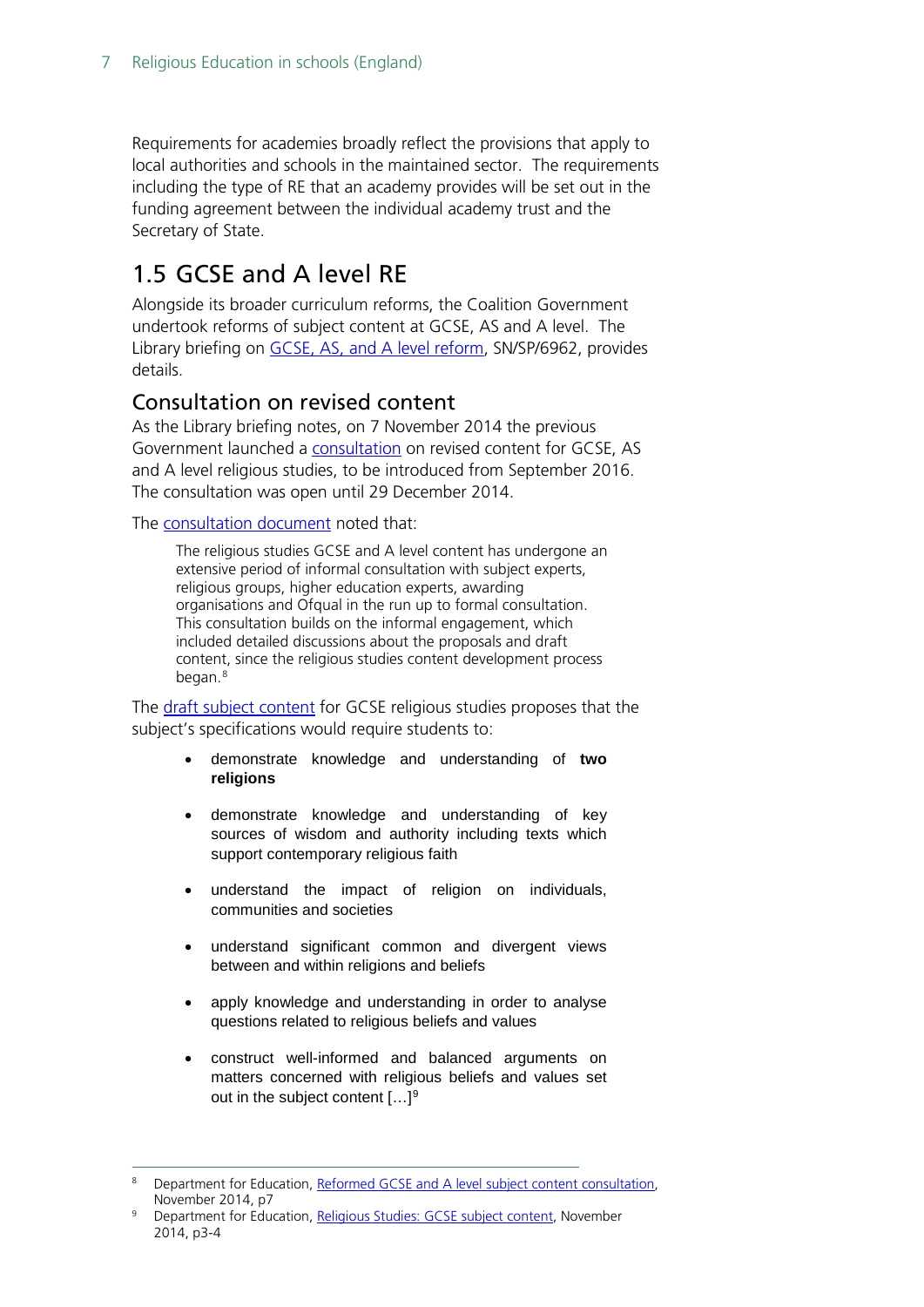The [proposed subject content](https://www.gov.uk/government/uploads/system/uploads/attachment_data/file/381388/Religious_Studies_AS_and_A_level_subject_content_for_consultation.pdf) for religious studies at AS and A level stated that those qualifications must require students to demonstrate knowledge, understanding and skills through two of the following approaches, with each requiring an equal amount of teaching, learning and assessment: systematic study of one religion; philosophical, ethical and social scientific studies of religion; textual studies (one religion, not necessarily a religion studied for the other two approaches).<sup>[10](#page-7-1)</sup>

The proposals were welcomed by many religious leaders, although concerns were raised about diminishing space on the curriculum, and about the possible impact on faith schools in teaching their own faith.<sup>11</sup> The absence of humanism from the curriculum was also criticised. In February 2015, a letter was published in the *Times*, signed by religious leaders including the former Archbishop of Canterbury, Baron Williams of Oystermouth, calling for humanism to be provided as an option for study at GCSE, AS and A level.<sup>[12](#page-7-3)</sup>

#### <span id="page-7-0"></span>Government response and new content

The [Government response](https://www.gov.uk/government/uploads/system/uploads/attachment_data/file/403347/Reformed_GCSE_and_A_level_subject_content_Government_response.pdf) to the consultation was published in February  $2015$ <sup>[13](#page-7-4)</sup> An [analysis of the responses](https://www.gov.uk/government/uploads/system/uploads/attachment_data/file/403542/an-analysis-of-consultation-responses-developing-new-gcse-a-level-and-as-quals-for-ft2016.pdf) was published on the same day.<sup>[14](#page-7-5)</sup>

Content to be taught from 2016 is now available for:

- [GCSE Religious Studies](https://www.gov.uk/government/uploads/system/uploads/attachment_data/file/403357/GCSE_RS_final_120215.pdf)
- [AS and A level Religious Studies](https://www.gov.uk/government/uploads/system/uploads/attachment_data/file/400965/Religious_Studies_AS_and_A_level_subject_content.pdf)

The Government [response](https://www.gov.uk/government/uploads/system/uploads/attachment_data/file/403347/Reformed_GCSE_and_A_level_subject_content_Government_response.pdf) stated that, at GCSE level, it had decided that the study of two religions was "the right approach for GCSE as it will ensure students acquire both breadth and depth of knowledge, providing them with a broad and rigorous study of religions."[15](#page-7-6) The Government further stated that it had decided not to make humanism or other non-religious beliefs an option for study:

We believe this would not be a suitable addition to the content, given the nature and purpose of a qualification in religious studies. Students already have the opportunity to learn about non-religious worldviews, such as humanism and atheism, alongside religious beliefs and we have emphasised this opportunity in the content. However, as these are qualifications in Religious Studies, it is right that the content primarily focuses on developing students' understanding of different religious beliefs. This is to stop current practice whereby students are rewarded for engaging in topical debates with virtually no understanding of religious teachings, beliefs or texts. A simultaneous focus on

<span id="page-7-1"></span><sup>&</sup>lt;sup>10</sup> Department for Education, [GCE AS and A level subject content for Religious studies,](https://www.gov.uk/government/uploads/system/uploads/attachment_data/file/381388/Religious_Studies_AS_and_A_level_subject_content_for_consultation.pdf) November 2014

<span id="page-7-2"></span><sup>&</sup>lt;sup>11</sup> See TES, [Religious Studies: pupils must study two faiths for new GCSE,](https://news.tes.co.uk/b/news/2014/11/07/pupils-must-study-two-religions-for-new-re-gcse.aspx) 7 November 2014; Telegraph, [Nicky Morgan's Trojan Horse curriculum 'could lead to collapse of](http://www.telegraph.co.uk/news/religion/11381019/Nicky-Morgans-Trojan-Horse-curriculum-could-lead-to-collapse-of-Religious-studies.html)  [Religious studies',](http://www.telegraph.co.uk/news/religion/11381019/Nicky-Morgans-Trojan-Horse-curriculum-could-lead-to-collapse-of-Religious-studies.html) 1 February 2015; Jewish Chronicle, Faith lacking in religious [studies plan,](http://www.thejc.com/comment-and-debate/analysis/123661/faith-lacking-religious-studies-plan) 2 October 2014

<span id="page-7-3"></span><sup>&</sup>lt;sup>12</sup> Times, Pupils should have the option for the systematic study of humanism in GCSE, AS and A level religious studies, these religious leaders say, 5 February 2015

<span id="page-7-4"></span><sup>&</sup>lt;sup>13</sup> Department for Education, [Reformed GCSE and A level subject content,](https://www.gov.uk/government/uploads/system/uploads/attachment_data/file/403347/Reformed_GCSE_and_A_level_subject_content_Government_response.pdf) February 2015

<span id="page-7-5"></span><sup>&</sup>lt;sup>14</sup> Ofqual, An analysis of consultation responses: developing new GCSE, A level and AS [qualifications for first teaching in 2016 \(parts two and three](https://www.gov.uk/government/uploads/system/uploads/attachment_data/file/403542/an-analysis-of-consultation-responses-developing-new-gcse-a-level-and-as-quals-for-ft2016.pdf)), February 2015

<span id="page-7-6"></span><sup>&</sup>lt;sup>15</sup> Department for Education, Reformed GCSE and A level subject content: [Government Consultation Response,](https://www.gov.uk/government/uploads/system/uploads/attachment_data/file/403347/Reformed_GCSE_and_A_level_subject_content_Government_response.pdf) February 2015, p23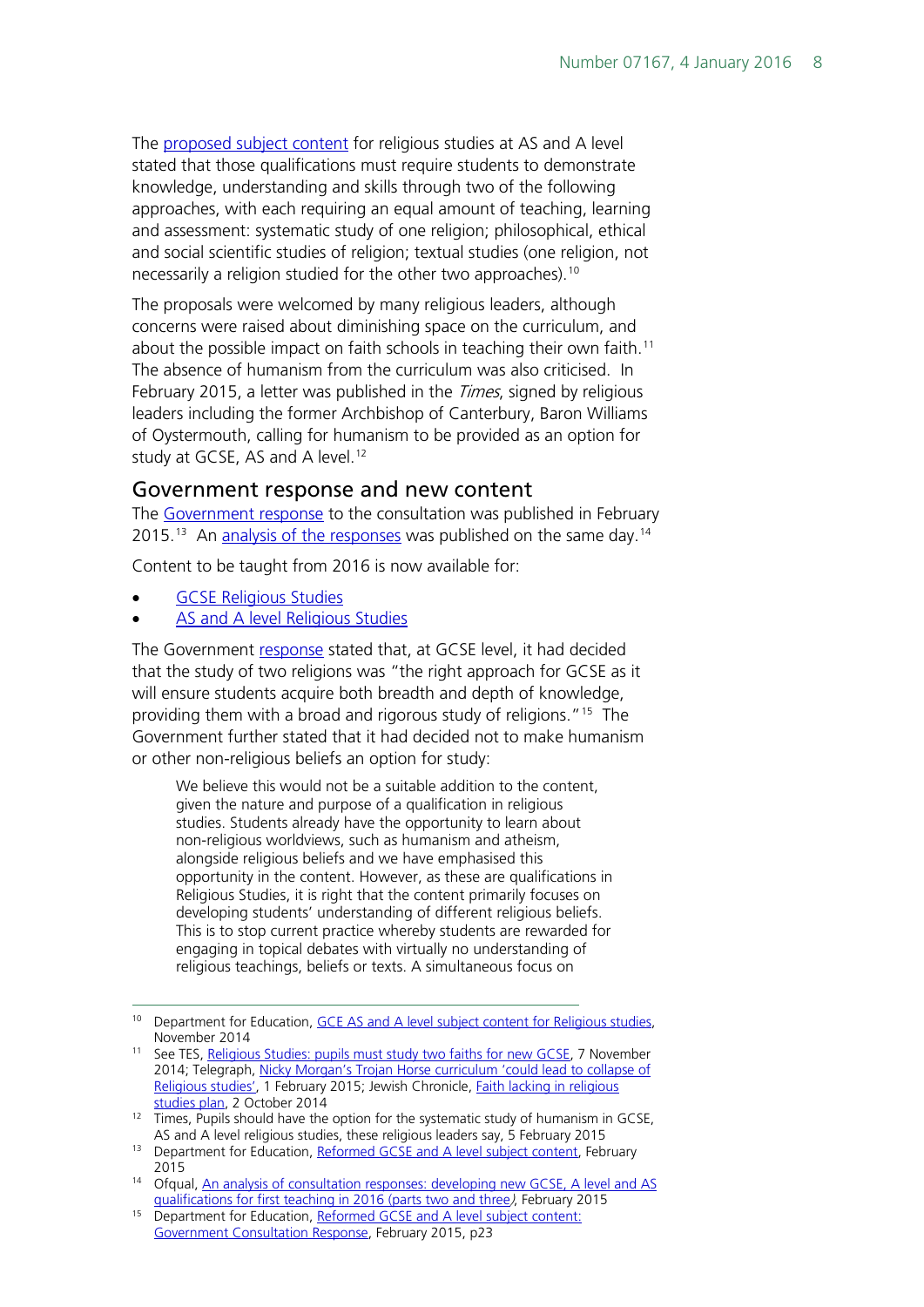humanism would detract from an in-depth treatment of religion and the comparative study of two religions, and thus on the overall rigour and standard of the qualification. Introducing a systematic study of humanism at GCSE and A level could potentially lead to qualifications that are predominantly focused on the study of humanism at the expense of religion. Thus, whilst the subject content provides for the study of non-religious world views, it is intended that this should not form the focus for the majority of study.<sup>[16](#page-8-1)</sup>

At AS and A level, the previous Government provided similar arguments for not including humanism or non-religious beliefs on the course.<sup>[17](#page-8-2)</sup> Some adjustments were made to the original proposals, notably that the option to study 'Philosophical, Ethical and Social Scientific Studies of Religion' would be split into two separate areas of study: 'Philosophy of Religion' and 'Religion and Ethics'. Students will now choose three out of four areas of study (rather than two out of three previously) from the following:

- Systematic study of one religion;
- Philosophy of religion,
- Religion and ethics, and
- Textual studies.

The Government noted that:

The fields of philosophy and ethics can therefore now form up to 66% of A level study, rather than 50% of study previously, which allows for greater focus in these areas, whilst ensuring at least a third of time is spent engaging with the study or a religion or religious texts.

At the same time, we have strengthened the religious content and reference to primary texts so that students develop a solid grounding of religion whilst studying philosophy and ethics.<sup>[18](#page-8-3)</sup>

### <span id="page-8-0"></span>Court challenge on the exclusion of humanism from the GCSE syllabus and DfE response

On 9 November 2015 the British Humanist Association [announced](https://humanism.org.uk/2015/11/09/parents-sue-government-over-exclusion-of-humanism-from-gcse-curriculum/) that three humanists and their children were taking the Government to court to challenge the decision to not include non-religious worldviews in the latest subject content for GCSE Religious Studies. [19](#page-8-4)

The [judgment](https://www.judiciary.gov.uk/judgments/r-fox-v-secretary-of-state-for-education/) was published on 25 November 2015; the court ruled that the Education Secretary had made an "error of law in her interpretation of the education statutes.<sup>"[20](#page-8-5)</sup> The judgment made clear that the conclusions were arrived at with reference to the position of schools or academies which do not have a religious character.<sup>[21](#page-8-6)</sup>

The British Humanist Association welcomed the decision and [responded:](https://humanism.org.uk/2015/11/25/judge-rules-government-broke-the-law-in-excluding-humanism-from-school-curriculum/)

<span id="page-8-1"></span> <sup>16</sup> Ibid.

<span id="page-8-2"></span><sup>17</sup> Ibid., p29

<span id="page-8-3"></span><sup>18</sup> Ibid.

<span id="page-8-4"></span><sup>19</sup> British Humanist Association, [Parents sue Government over exclusion of Humanism](https://humanism.org.uk/2015/11/09/parents-sue-government-over-exclusion-of-humanism-from-gcse-curriculum/)  [from GCSE curriculum,](https://humanism.org.uk/2015/11/09/parents-sue-government-over-exclusion-of-humanism-from-gcse-curriculum/) 9 November 2015

<span id="page-8-5"></span><sup>&</sup>lt;sup>20</sup> R (Fox) -v- [Secretary of State for Education \[2015\] EWHC 3404 \(Admin\)](https://www.judiciary.gov.uk/judgments/r-fox-v-secretary-of-state-for-education/)

<span id="page-8-6"></span><sup>&</sup>lt;sup>21</sup> Ibid. Verdict discussed in TES, Education Secretary Nicky Morgan made 'error of law' [over religious studies GCSE,](https://www.tes.com/news/school-news/breaking-news/education-secretary-nicky-morgan-made-error-law-over-religious) 25 November 2015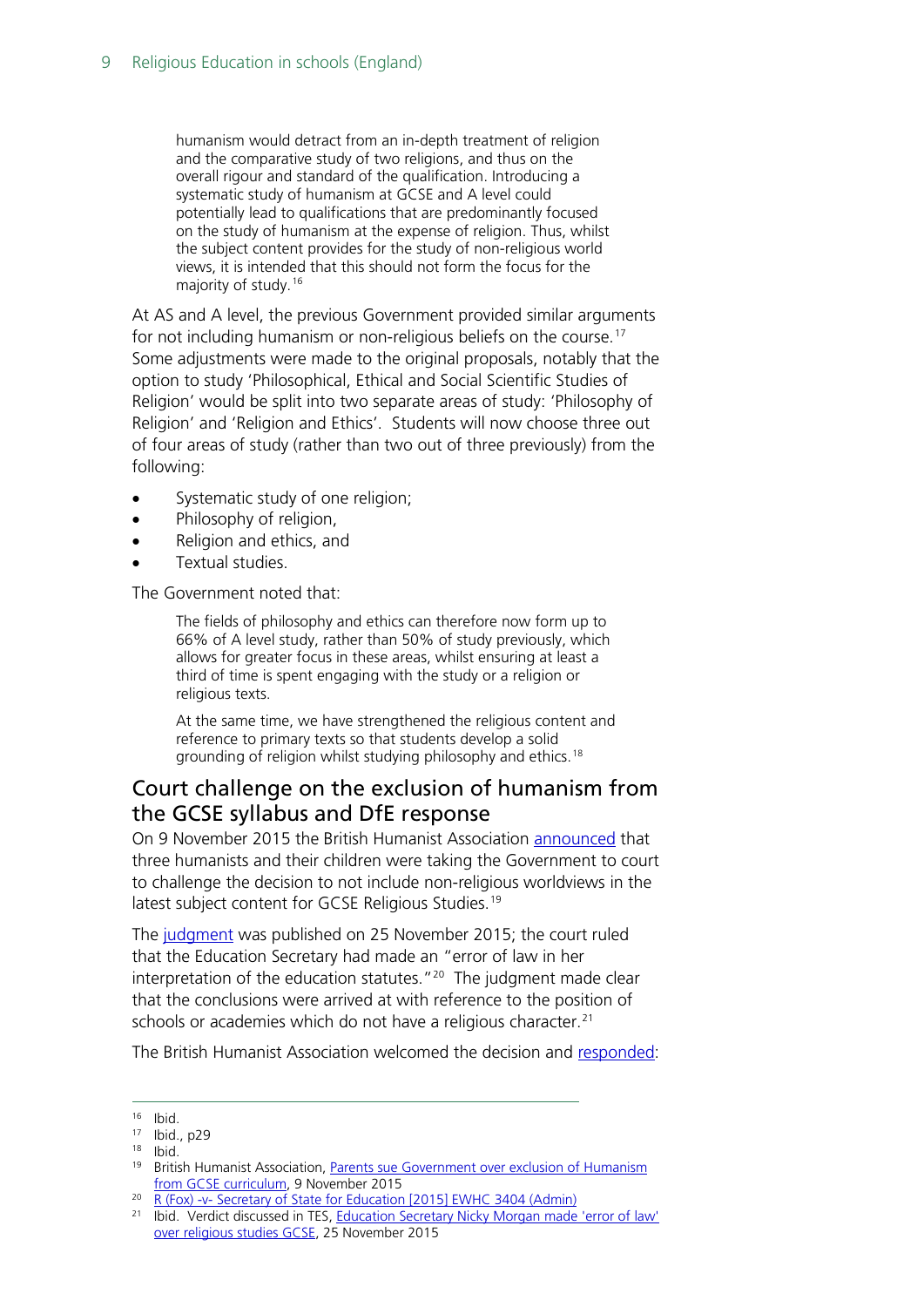While the Government will not be immediately compelled to change the GSCE, religious education syllabuses around the country will now have to include non-religious worldviews such as humanism on an equal footing, and pupils taking a GCSE will also have to learn about non-religious worldviews alongside the course.

In his judgment, Mr Justice Warby said, 'In carrying out its educational functions the state owes parents a positive duty to respect their religious and philosophical convictions… the state has a duty to take care that information or knowledge included in the curriculum is conveyed in a pluralistic manner… the state must accord equal respect to different religious convictions, and to non-religious beliefs; it is not entitled to discriminate between religions and beliefs on a qualitative basis; its duties must be performed from a standpoint of neutrality and impartiality as regards the quality and validity of parents' convictions.'

He found that GCSE specifications drawn up along the lines recommended 'would give priority to the study of religions (including some with a relatively very small following and no significant role in the tradition of the country) over all nonreligious world views (which have a significant following and role in the tradition of the country)' and would therefore risk being unlawful.

Finally, he found that, if schools relied on the GCSE to deliver their legal obligation, 'the state would need to afford some additional educational provision [which included non-religious worldviews such as humanism] or fail in its duties.'

The Department for Education will now have to take action in response to the judgement against it. Further meetings will now take place between the parties to decide what steps must now be taken to ensure non-religious worldviews such as Humanism are included.<sup>[22](#page-9-0)</sup>

On the following day, the Department for Education published a [statement](https://www.gov.uk/government/news/statement-on-the-religious-studies-gcse-judicial-review) that the GCSE syllabus would not be amended as a result of the court's judgment:

There is no problem with the RS GCSE subject content. Today's judgment related to the introduction to the RS GCSE subject content. It concluded that a particular paragraph suggested that a school could rely entirely on the content of an RS GCSE syllabus to discharge its obligations with respect to teaching the basic curriculum subject of RE at key stage 4. The judge found that whilst that might be the case, it might not always be the case and so it was wrong. The department will act to correct any misunderstanding.

Despite the claims in the BHA's press notice, the judge explicitly said that there was nothing unlawful in the RS GCSE subject content itself. The judge made clear that there was "no challenge" to the content of the GCSE. He also made clear that it would be lawful to give priority to the study of Christianity in the curriculum if we wanted to do that.

The judge made clear that there was no requirement in either domestic or human rights law to give "equal air time" to all

<span id="page-9-0"></span>British Humanist Association, Judge rules Government broke the law in excluding [Humanism from school curriculum,](https://humanism.org.uk/2015/11/25/judge-rules-government-broke-the-law-in-excluding-humanism-from-school-curriculum/) 25 November 2015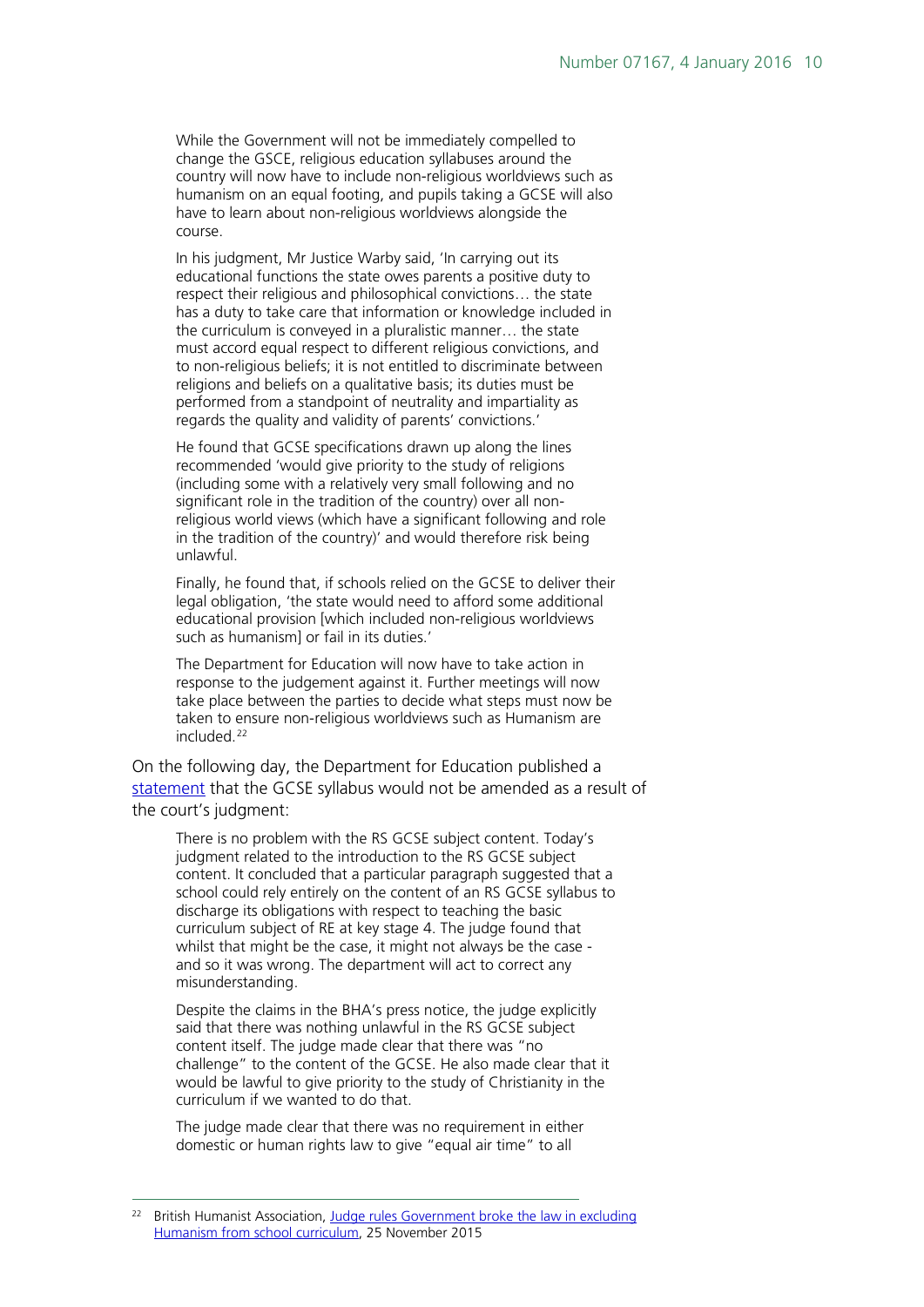shades of belief (directly contradictory to what BHA have said in its press release).

This judgment does not require the department to amend the content or structure of the reformed RS GCSE.<sup>[23](#page-10-1)</sup>

On 28 December 2015, the Government published a [guidance note](https://www.gov.uk/government/uploads/system/uploads/attachment_data/file/488477/RS_guidance.pdf) for schools and awarding organisations about the GCSE, which stated that the judgment related to "a narrow, technical point," and that:

The Government considers the judgment to have no broader impact on any aspect of its policy in relation to the RE curriculum or the RS GCSE subject content for schools with or without a religious character, nor on the current inspection arrangements.<sup>[24](#page-10-2)</sup>

### <span id="page-10-0"></span>1.6 Religious Education Council of England and Wales review and non-statutory programme of study (October 2013)

The Religious Education Council of England and Wales' [A Review of](http://www.natre.org.uk/uploads/Free%20Resources/2013%20Review%20of%20Religious%20Education%20in%20England.pdf)  [Religious Education in England,](http://www.natre.org.uk/uploads/Free%20Resources/2013%20Review%20of%20Religious%20Education%20in%20England.pdf) published in October 2013, provided a new [non-statutory national curriculum framework for RE](http://www.natre.org.uk/uploads/Free%20Resources/RE_Review_Summary%20&%20Curriculum%20Framework.pdf) (NCFRE), and an analysis of the context and challenges facing RE. The document had a foreword by the then Education Secretary, Michael Gove, who welcomed the framework "as a national benchmark document for use by all those responsible for the RE curriculum locally.<sup>"[25](#page-10-3)</sup>

The non-statutory framework provides a structure for RE education from early years through to Key Stage 4, designed to complement the previous Government's National Curriculum reviews of which RE was not a part. The document states that the framework was designed to:

I. Complement the government's National Curriculum Review, the aims of which are:

- to ensure that the new curriculum embodies rigour and high standards and creates coherence in what is taught in schools
- to ensure that all children are taught essential knowledge in the key subject disciplines
- beyond that core, to allow teachers greater freedom to use their professionalism and expertise

to help all children realise their potential.

II. Promote high-quality RE, which will inspire young people in the years ahead.

III. Provide a basis for developing locally agreed syllabuses and RE syllabuses in academies and free schools.

<span id="page-10-1"></span><sup>&</sup>lt;sup>23</sup> Department for Education, **Statement on the religious studies GCSE** judicial review, 26 November 2015

<span id="page-10-2"></span><sup>&</sup>lt;sup>24</sup> Department for Education, Guidance for schools and awarding organisations about [the Religious Studies GCSE,](https://www.gov.uk/government/uploads/system/uploads/attachment_data/file/488477/RS_guidance.pdf) 28 December 2015. Also discussed in Department for Education, [Faith groups back move to protect religious education freedom,](https://www.gov.uk/government/news/faith-groups-back-move-to-protect-religious-education-freedom) 28 December 2015

<span id="page-10-3"></span><sup>&</sup>lt;sup>25</sup> Religious Education Council of England and Wales, Review of Religious Education in [England,](http://www.natre.org.uk/uploads/Free%20Resources/2013%20Review%20of%20Religious%20Education%20in%20England.pdf) October 2013, p5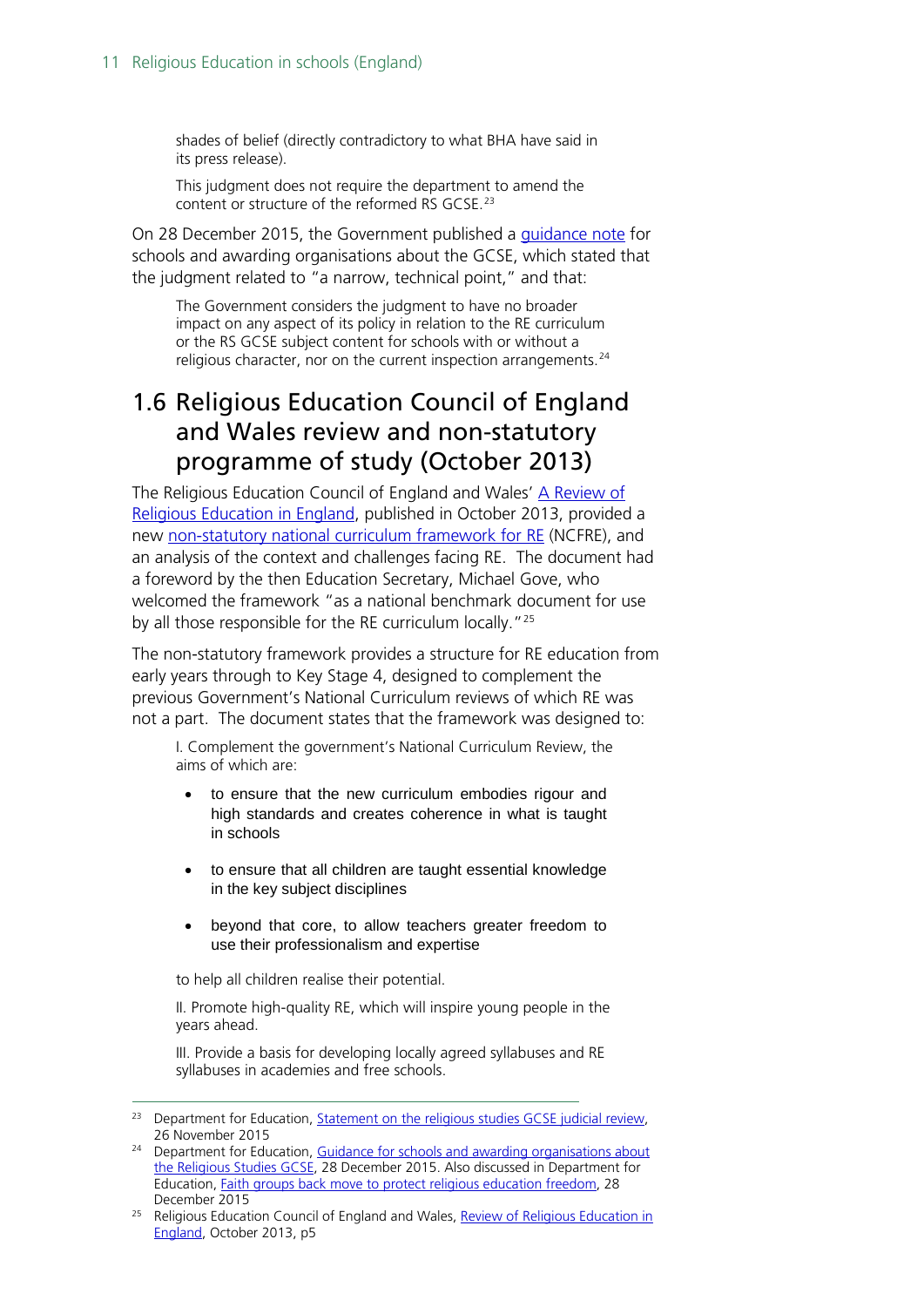IV. Support RE provided in schools with a religious character.<sup>[26](#page-11-0)</sup>

The **framework document** provides more information, including substantive information on what children would be taught within the framework in early years education, at key stages 1-4 and also in 16-19 education. It states that the curriculum framework has three broad aims, to ensure that all pupils:

- Know about and understand a range of religions and worldviews;
- Express ideas and insights about the nature, significance and impact of religions and worldviews; and
- Gain and deploy the skills needed to engage seriously with religions and worldviews.<sup>27</sup>

<span id="page-11-1"></span><span id="page-11-0"></span>26 Ibid., p11

<sup>&</sup>lt;sup>27</sup> Religious Education Council of England and Wales, A Curriculum Framework for [Religious Education in England,](http://www.natre.org.uk/uploads/Free%20Resources/RE_Review_Summary%20&%20Curriculum%20Framework.pdf) October 2013, p11-12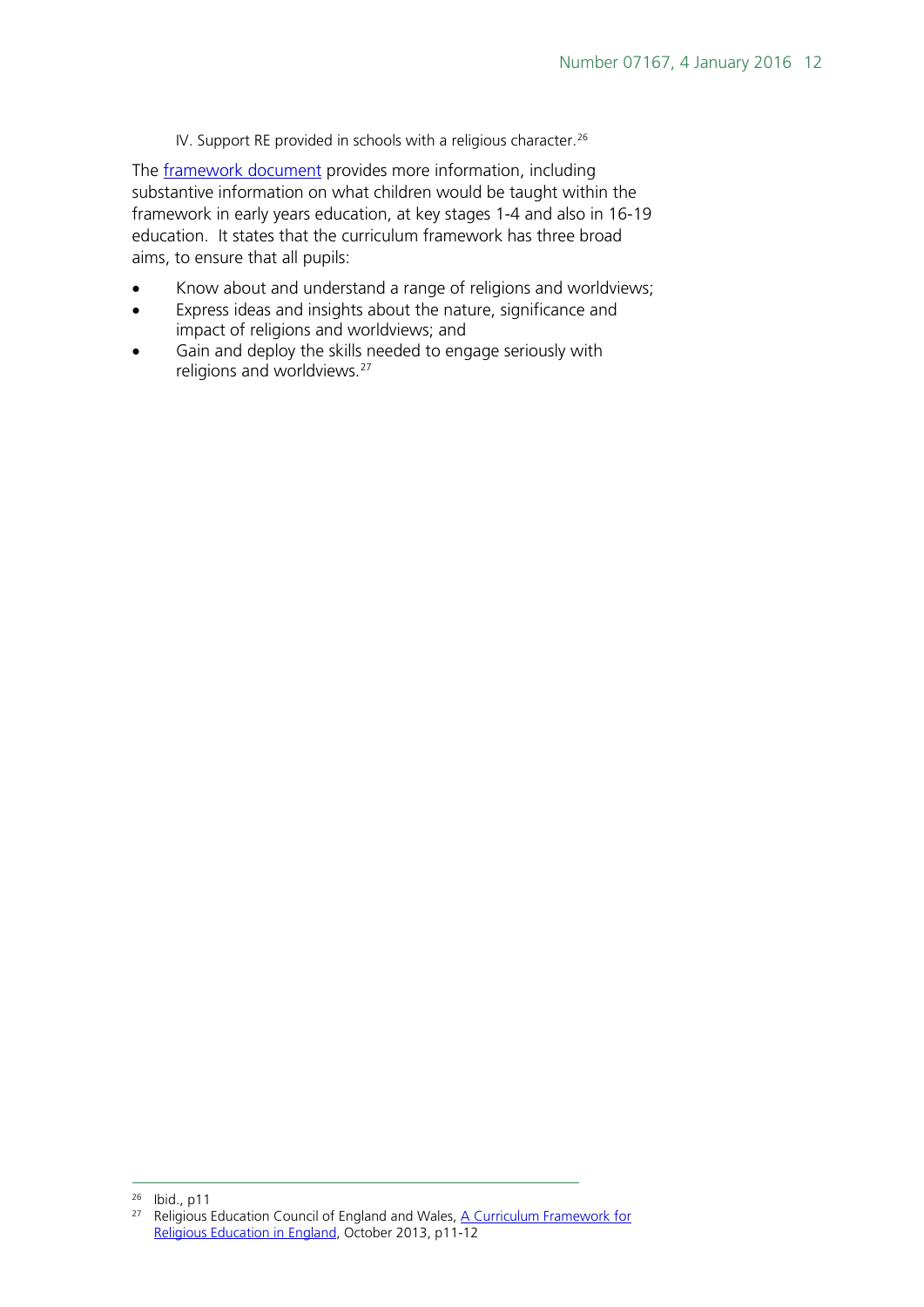# <span id="page-12-0"></span>2. Inspection and teaching

### <span id="page-12-1"></span>2.1 Reserved teachers

Certain types of faith schools are required to have teachers who have been chosen because of their suitability for teaching RE; these are known as 'reserved teachers'. Other teachers cannot be required to teach RE. Non-statutory [guidance on religious education](https://www.gov.uk/government/uploads/system/uploads/attachment_data/file/190260/DCSF-00114-2010.pdf) provides details:

#### **Foundation and voluntary-controlled schools with a religious character**

Foundation or voluntary-controlled schools designated as having a religious character must have teachers who have been selected for their suitability to teach RE ('reserved teachers'), but no more than one-fifth can be selected on that basis. No-one who is not a 'reserved teacher' can be disqualified from employment on the grounds of their religious opinions or practices. No teacher who is not a reserved teacher can be discriminated against in terms of pay or promotion on the grounds of their religious opinions or practices or on the basis of whether or not they teach RE. In dealing with reserved teachers, preference may be given when appointing or promoting teachers, or deciding about their remuneration, to teachers whose religious opinions or practices are in accordance with the tenets of that religious character or who are willing to teach RE at the school in accordance with those tenets.

In appointing a headteacher for such a school (where the head is not also to be a reserved teacher), the person's ability and suitability to preserve and develop the religious character of the school may be taken into account.

#### **Voluntary-aided schools with a religious character**

In voluntary-aided schools designated as having a religious character preference may be given when appointing or promoting teachers, or deciding about their remuneration, to teachers whose religious opinions or practices are in accordance with the tenets of that religious character or who are willing to teach RE at the school in accordance with those tenets.

Certain teachers cannot be required to teach RE. The category extends to teachers in community and foundation and voluntary schools without a religious character, and teachers in foundation and voluntary-controlled schools with a religious character who are not 'reserved teachers'.<sup>[28](#page-12-2)</sup>

The Department for Education's **Equality Act Guidance**, which is nonstatutory advice, includes the following further information on reserved teachers, and other teachers and non-teaching staff in voluntary controlled and foundation schools with a religious character:

8.12 VC [Voluntary Controlled] and foundation schools must include reserved teachers where the number of teaching staff is more than two. Reserved teachers are selected according to their competence to teach RE according to the tenets of the school's

<span id="page-12-2"></span><sup>&</sup>lt;sup>28</sup> Department for Children, Schools and Families, Religious education in English schools: Non-[statutory guidance 2010,](https://www.gov.uk/government/uploads/system/uploads/attachment_data/file/190260/DCSF-00114-2010.pdf) p17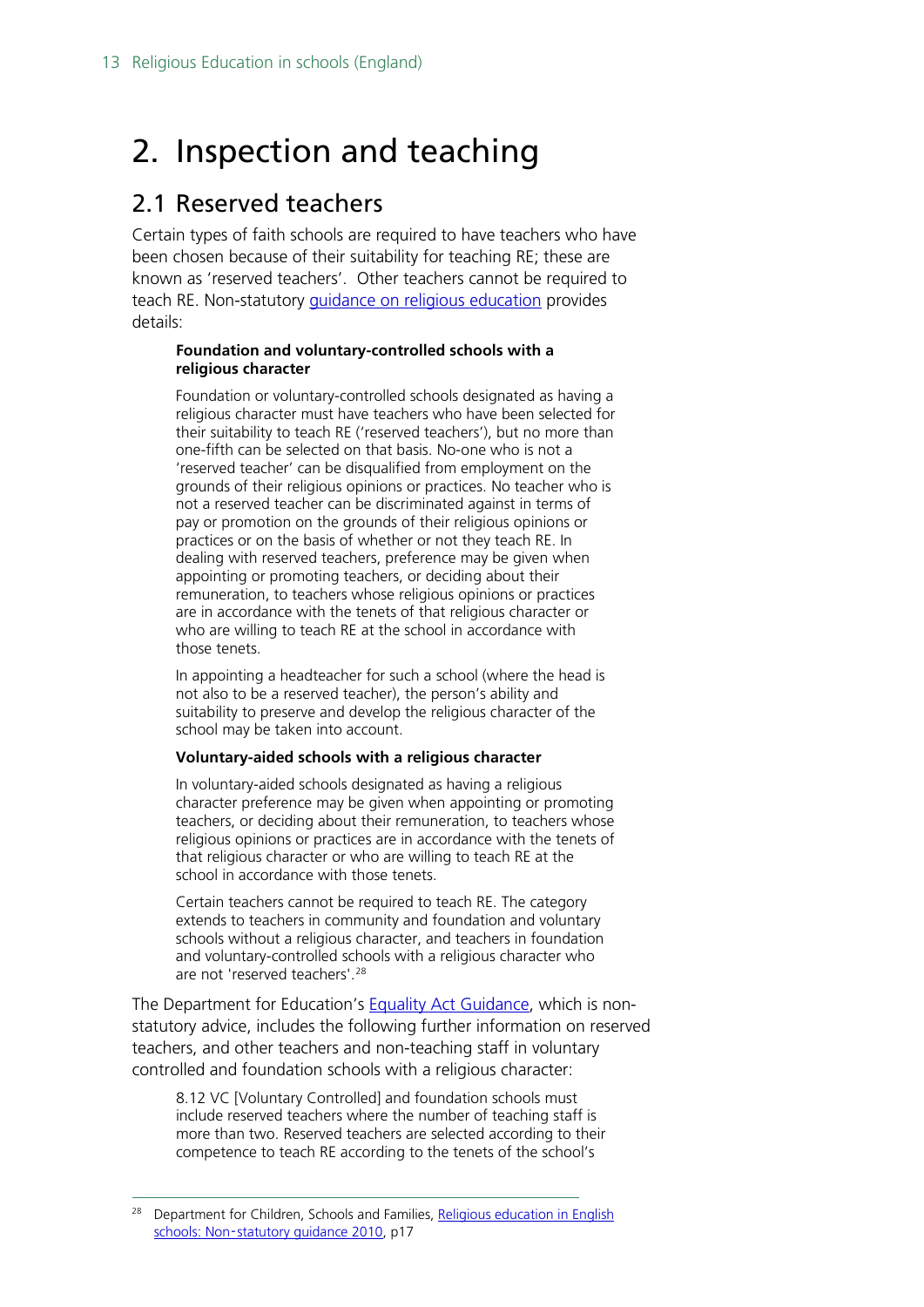faith and are specifically appointed to do so. This may include the headteacher.

8.13 The number of reserved teachers must not exceed one-fifth of the teaching staff (including the headteacher). For these purposes, where the total number of teaching staff is not a multiple of five, it will be deemed to be the next higher multiple of five. For example, if there were eight teachers at a school, for this purpose the total number would be deemed to be ten and the maximum number of reserved teachers would be two.

8.14 These teachers must not be appointed unless the foundation governors are satisfied that they are suitable and competent to give religious education. The foundation governors can insist on dismissing a reserved teacher who fails to give suitable and efficient religious education.

Other Teachers and Non-teaching Staff

8.15 Non-teaching staff and teachers other than those appointed as reserved teachers must not be treated unfavourably in any way because of their religion. This means they cannot be dismissed because of their religious opinions or attendance at religious worship, they cannot be required to deliver RE and cannot be subjected to a detriment for not giving RE or attending worship.<sup>[29](#page-13-2)</sup>

In respect of "Voluntary Aided schools, Independent schools, Academies and Free Schools with a religious character", the guidance notes that "A teacher appointed to teach RE may be dismissed by the governing body without the consent of the local authority if he fails to give such education efficiently and suitably."<sup>[30](#page-13-3)</sup>

# <span id="page-13-0"></span>2.2 How well is RE taught?

### <span id="page-13-1"></span>Ofsted report (October 2013)

In October 2013, Ofsted published [Religious education: realising the](http://dera.ioe.ac.uk/18522/1/Religious%20education%20-%20realising%20the%20potential.pdf)  [potential,](http://dera.ioe.ac.uk/18522/1/Religious%20education%20-%20realising%20the%20potential.pdf) a report which was critical of the quality of teaching of RE in English schools. The sample of schools visited for the report did not include voluntary aided schools or academies with a religious designation, owing to separate inspection arrangements being in place.<sup>[31](#page-13-4)</sup>

The announcement of the report stated that:

While inspectors identified examples of good practice they found that six out of ten schools examined in this report failed to realise the subject's full potential.

The report finds low standards; weak teaching; a confused sense of purpose of what religious education is about; training gaps; and weaknesses in the way religious education is examined.<sup>[32](#page-13-5)</sup>

The quality of teaching of RE at both primary and secondary levels was criticised in the report:

<span id="page-13-2"></span><sup>&</sup>lt;sup>29</sup> Department for Education, [Equality Act Guidance,](https://www.gov.uk/government/uploads/system/uploads/attachment_data/file/315587/Equality_Act_Advice_Final.pdf) May 2014, p43

<sup>&</sup>lt;sup>30</sup> As above, p44, para 8.18

<span id="page-13-4"></span><span id="page-13-3"></span><sup>&</sup>lt;sup>31</sup> Information on the varying inspection arrangements currently in place relating to schools with a religious character is available in Ofsted, [School Inspection Handbook,](https://www.gov.uk/government/uploads/system/uploads/attachment_data/file/458866/School_inspection_handbook_section_5_from_September_2015.pdf) August 2015, p70-72

<span id="page-13-5"></span><sup>&</sup>lt;sup>32</sup> Ofsted, [More than half of schools failing pupils on religious education,](https://www.gov.uk/government/news/more-than-half-of-schools-failing-pupils-on-religious-education) 6 October 2013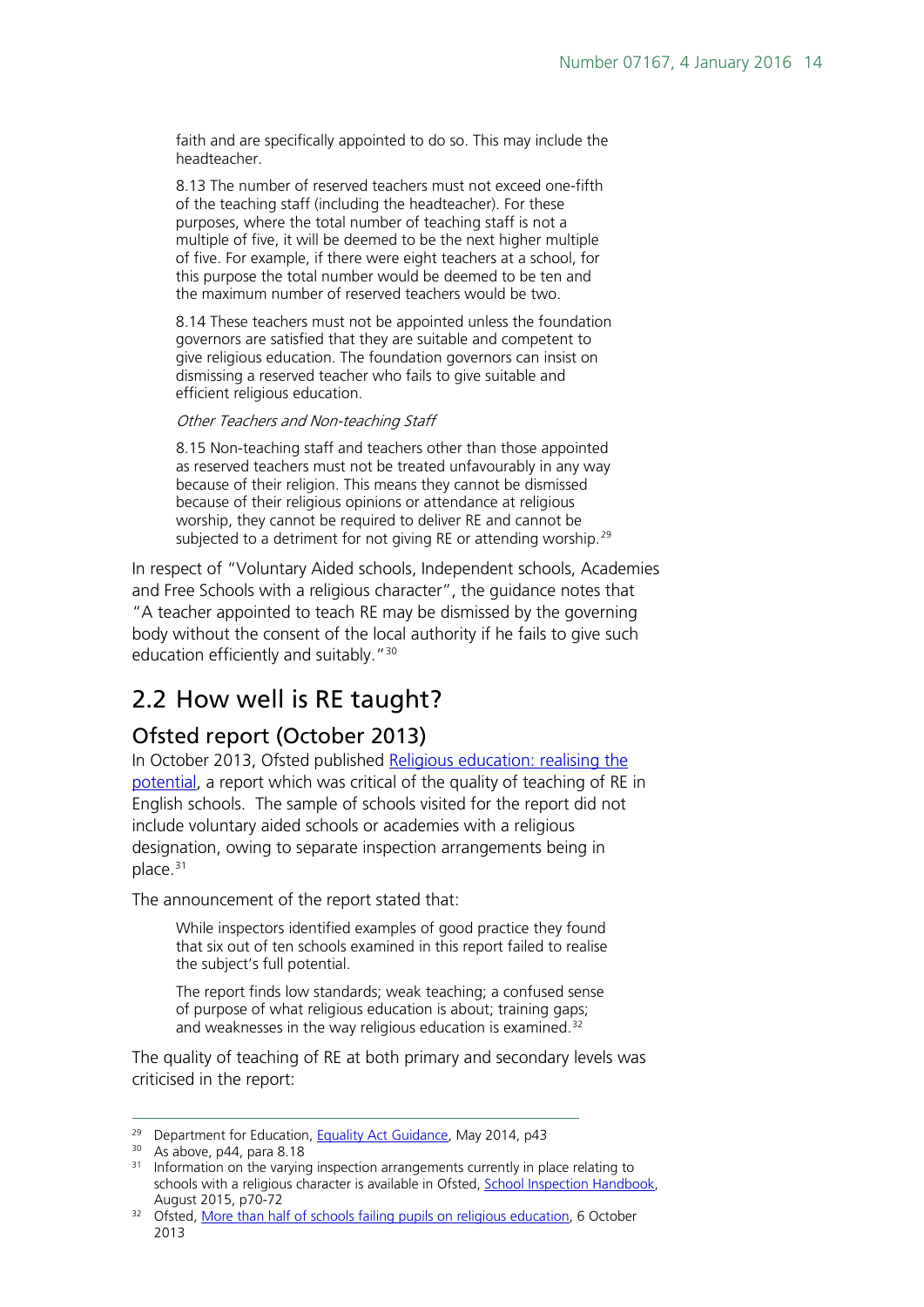7. RE teaching in primary schools was less than good in six in 10 schools visited because of:

- weaknesses in teachers' understanding of the subject
- poor and fragmented curriculum planning
- weak assessment
- ineffective monitoring
- limited access to effective training.

8. In the secondary schools visited, the quality of teaching was rarely outstanding and, at Key Stage 3, was less than good in around half of the lessons observed. Common weaknesses included:

- an over-emphasis on a limited range of teaching strategies, which focused mainly on preparing pupils for assessments or examinations
- limited opportunities for pupils to reflect and work independently
- over-structured and bureaucratic lesson planning with insufficient stress on promoting effective learning.[33](#page-14-1)

The then schools Minister, Elizabeth Truss, commented on the report in a response to a Parliamentary Question in March 2014:

**Elizabeth Truss:** Religious education (RE) remains very important for pupils' understanding of the rich diversity of faiths and communities in the UK and their part in shaping the values and traditions of this country. Since the publication of Ofsted's report the Department for Education has announced that we are establishing a subject expert group for RE, chaired by David Francis from RE:ONLINE. By working with schools to clarify the key challenges for them, the group will help make sure that teachers have the support and resources to deliver high quality RE teaching.

As part of reforms to non-EBacc subjects, Ofqual is considering how it could work with others to improve the content and rigour of the Religious Studies GCSE and A-level. Taken together, these represent significant steps towards improvements in the subject. In addition, we are working closely with the Religious Education Council (REC) in its efforts to improve the quality of teaching in the subject, in particular by highlighting best practice and helping teachers to strengthen their own approaches.

[\[HC Deb 18 Mar 2014 c559W\]](http://www.publications.parliament.uk/pa/cm201314/cmhansrd/cm140318/text/140318w0002.htm#140318120000859)

#### <span id="page-14-0"></span>Ofsted report (June 2010)

A previous report, published by Ofsted in June 2010 and covering the years 2006-09, [Transforming religious education,](http://webarchive.nationalarchives.gov.uk/20141124154759/http:/www.ofsted.gov.uk/resources/transforming-religious-education) discussed provision in a cross section of schools, but did not include voluntary aided schools, again owing to separate inspection arrangements being in place. Ofsted reported the following amongst its [key findings:](http://webarchive.nationalarchives.gov.uk/20141124154759/http:/www.ofsted.gov.uk/sites/default/files/documents/surveys-and-good-practice/s/Summary%20-%20Transforming%20religious%20education.pdf)

<span id="page-14-1"></span><sup>33</sup> Ofsted, [Religious education: realising the potential,](http://dera.ioe.ac.uk/18522/1/Religious%20education%20-%20realising%20the%20potential.pdf) October 2013, p9-10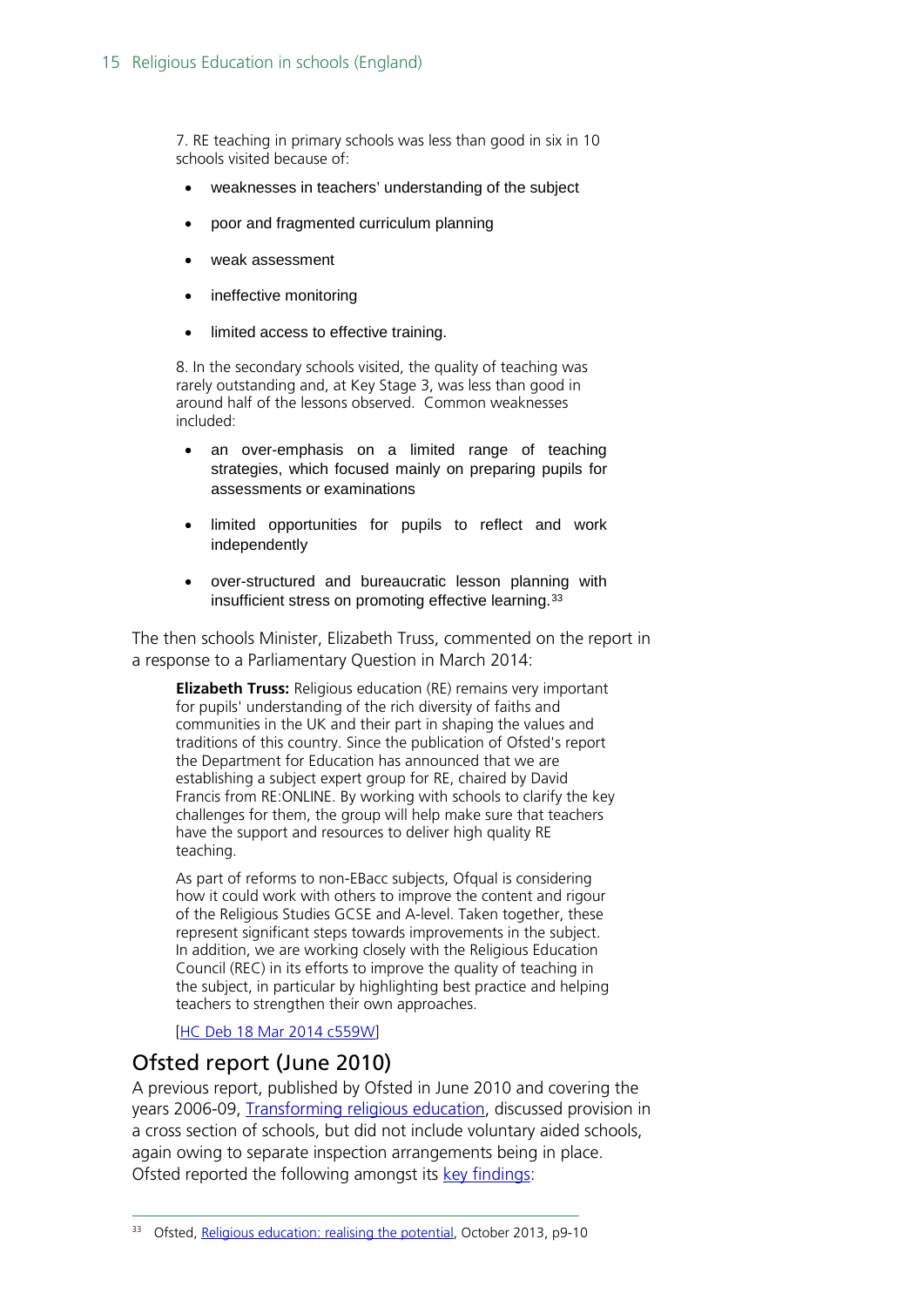- Pupils' achievement in RE in the 94 primary schools visited was broadly similar to that reported in 2007. It was good or outstanding in four out of 10 schools and was inadequate in only one school.
- Students' achievement in RE in the secondary schools visited showed a very mixed picture. It was good or outstanding in 40 of the 89 schools visited but was inadequate in 14 schools.<sup>[34](#page-15-1)</sup>

### <span id="page-15-0"></span>2.3 Training and support for RE teachers

The 2013 Ofsted report [Religious education: realising the potential](http://dera.ioe.ac.uk/18522/1/Religious%20education%20-%20realising%20the%20potential.pdf) highlighted concerns that RE teaching suffered from a lack of teachers with specialist qualifications in the subject:

The high proportion of non-specialist teaching of RE in secondary schools remains a problem. In around a third of the schools visited, a lack of subject expertise limited the effectiveness of the teaching of RE.

[…]

The evidence indicates a link between access to training in RE and the overall effectiveness of the subject, particularly in primary schools. In the majority of cases, this was directly linked to the capacity of the local authority to provide such training and support. In nearly every case where such support was not available, it had a direct and negative impact on the effectiveness of the teaching and subject leadership. RE was generally better where the locally agreed syllabus was well conceived with clear accompanying guidance, but too often the capacity of local authorities to provide this support was diminishing.<sup>[35](#page-15-2)</sup>

An earlier report by the All-Party Parliamentary Group on RE, [RE: The](http://religiouseducationcouncil.org.uk/media/file/APPG_RE_-_The_Truth_Unmasked.pdf)  [Truth Unmasked,](http://religiouseducationcouncil.org.uk/media/file/APPG_RE_-_The_Truth_Unmasked.pdf) published in March 2013, had picked up strongly on this theme. It stated that "about a half" of primary school teachers and trainee teachers lacked confidence in teaching RE, and that more than 50% of RE teachers in secondary schools had "no qualification or appropriate expertise in the subject."<sup>[36](#page-15-3)</sup> It further stated that:

The inclusion of non specialists in the total number of RE teachers given by the DfE gives the false impression that we have enough RE teachers and skews the statistics regarding the need to train more RE specialists.<sup>[37](#page-15-4)</sup>

The APPG report also raised the issue of continuing professional development (CPD) for RE teachers, particularly those in schools without a religious character, who were the "poor relations" of their counterparts in faith schools regarding CPD opportunities.<sup>[38](#page-15-5)</sup> It argued that this was a particular concern considering the lack of subject training many RE teachers possessed:

Many young people in this country are for some of the time taught by teachers with no relevant qualifications or training, and

<span id="page-15-5"></span><span id="page-15-4"></span> $37$  Ibid.

<span id="page-15-1"></span><sup>&</sup>lt;sup>34</sup> Ofsted, [Transforming religious education: report summary,](http://webarchive.nationalarchives.gov.uk/20141124154759/http:/www.ofsted.gov.uk/sites/default/files/documents/surveys-and-good-practice/s/Summary%20-%20Transforming%20religious%20education.pdf) June 2010, p3

<span id="page-15-2"></span><sup>&</sup>lt;sup>35</sup> Ofsted, [Religious education: realising the potential,](http://dera.ioe.ac.uk/18522/1/Religious%20education%20-%20realising%20the%20potential.pdf) p18-19

<span id="page-15-3"></span><sup>&</sup>lt;sup>36</sup> APPG on RE, [RE: The Truth Unmasked, one-page summary document,](http://religiouseducationcouncil.org.uk/media/file/APPG_RE_one_page_summary.pdf) March 2013

<sup>38</sup> APPG on RE, [RE: The Truth Unmasked,](http://religiouseducationcouncil.org.uk/media/file/APPG_RE_-_The_Truth_Unmasked.pdf) March 2013, p29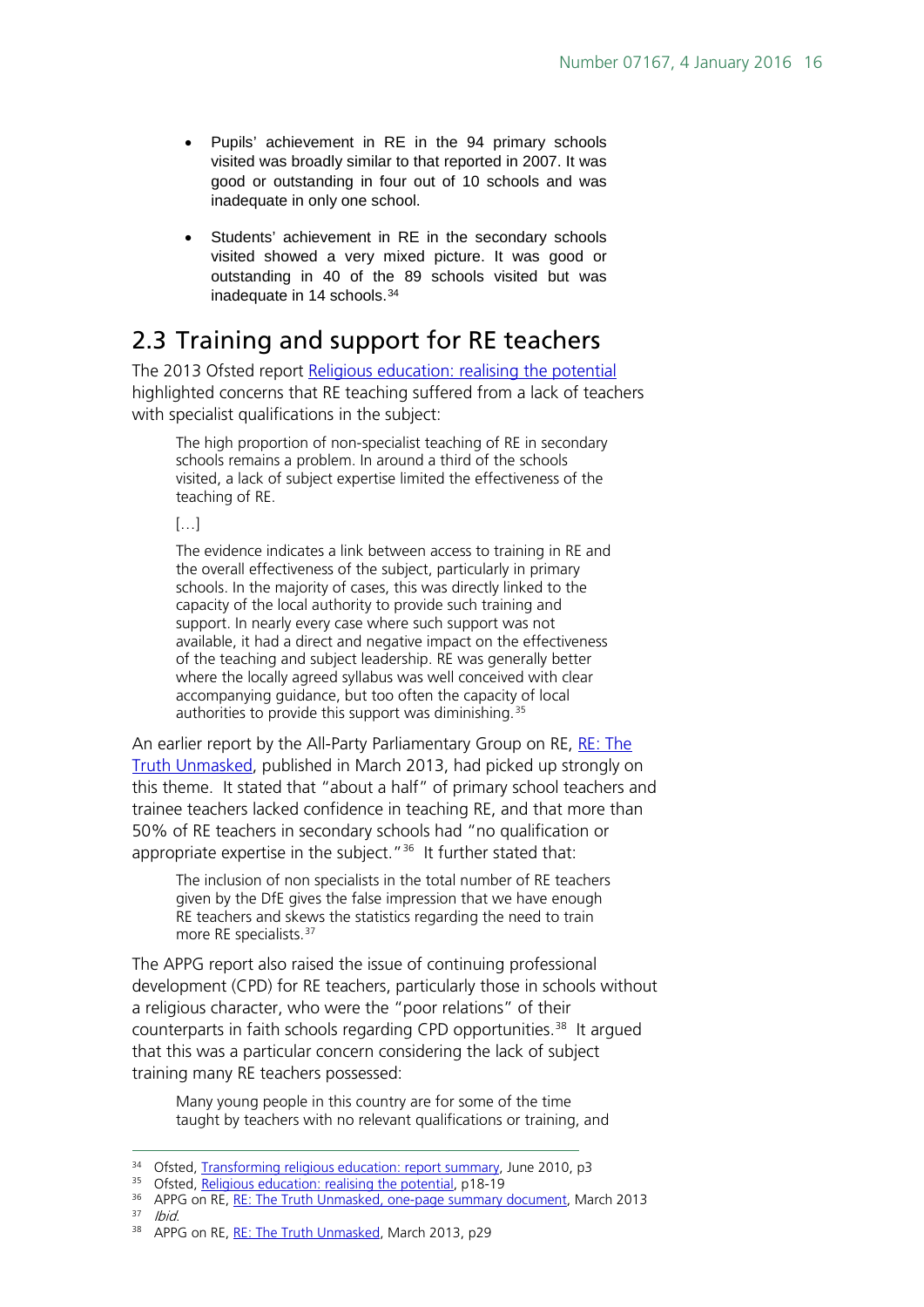there is more non specialist teaching in RE than in any other subject. This makes teachers' access to CPD even more important in RE, yet opportunities for this are fewer and are diminishing. This reflects the absence of any obligation on schools to match staff deployment to new subject areas with appropriate training. [39](#page-16-2)

The report also noted the withdrawal of bursaries for RE, and "a radical reduction in applicant numbers for 2013/14."[40](#page-16-3)

#### <span id="page-16-0"></span>Bursaries for RE teachers<sup>[41](#page-16-4)</sup>

The Government provides bursaries for students taking initial teacher training courses in priority subject areas. Priority areas are subjects considered to be of national importance or where there is an undersupply of teachers. Priority subjects and the level of bursary awards were reviewed annually. In the 2012/13 academic year RE was classified as an 'other priority' subject and trainee teachers who met specified eligibility requirements could access bursaries of £9,000 pa if they had a 1st class degree or £5,000 pa for a 2:1 degree – students with a 2:2 degree or less were ineligible for a bursary. The RE bursary was withdrawn in 2013/14 and in 2014/15. An article in SecEd, [Charities](http://www.sec-ed.co.uk/news/charities-step-in-to-fund-re-teacher-training-after-dfe-rejects-bursary-plea)  [step in to fund RE teacher training after DfE rejects bursary plea,](http://www.sec-ed.co.uk/news/charities-step-in-to-fund-re-teacher-training-after-dfe-rejects-bursary-plea) discussed the withdrawal of the bursary.

The RE bursary was reinstated for 2015/16 and eligible students are able to access £9,000 with a 1st class degree or a PhD and £4,000 with a 2:1 or a Master's degree (as in 2012/13 students with a 2:2 degree or below are ineligible for a bursary).<sup>[42](#page-16-5)</sup> The re-introduction of the RE bursary was **[welcomed](http://www.indcatholicnews.com/news.php?viewStory=25661)** by the Religious Education Council of England and Wales (REC) and the National Association of Teachers of RE  $(NATRE).<sup>43</sup>$  $(NATRE).<sup>43</sup>$  $(NATRE).<sup>43</sup>$ 

RE bursaries will be [maintained](https://getintoteaching.education.gov.uk/bursaries-and-funding) at 2015/16 levels in 2016/17. These bursary levels are on a par with those available for English, history, and music teachers, but significantly lower than those available to teachers of subjects such as physics, mathematics and languages. [44](#page-16-7)

### <span id="page-16-1"></span>Statistical information on RE teachers' qualifications<sup>[45](#page-16-8)</sup>

In November 2013, 47% of teachers taking RE classes in English state secondary schools had some form of relevant post-A level qualification in the subject: either a degree or higher qualification or B. Ed or PGCE specialising in RE. This was one of the lowest rates of any of the 'major' subjects, well below rates in maths (78%), English (80%), the sciences (66-91%), History (73%), Geography (67%) and French (67%). Among

<span id="page-16-3"></span><span id="page-16-2"></span><sup>&</sup>lt;sup>39</sup> *Ibid*. p33-34<br><sup>40</sup> APPG on RE, <u>RE teachers lack training and support, concludes Parliamentary inquiry,</u> 18 March 2013

<span id="page-16-4"></span><sup>41</sup> Section by Sue Hubble, Social Policy Section

<span id="page-16-5"></span><sup>42</sup> Department for Education, The Initial Teacher Training bursary guide Academic year [2015/16,](https://www.gov.uk/government/uploads/system/uploads/attachment_data/file/460917/150911_Training_Bursary_Guide_AY15_16_CCJW_V1.2KW.pdf) September 2015, Annex A, p37

<span id="page-16-6"></span><sup>43</sup> Independent Catholic News, Government offers new funding for trainee RE [teachers,](http://www.indcatholicnews.com/news.php?viewStory=25661) 1 October 2014

<span id="page-16-7"></span><sup>&</sup>lt;sup>44</sup> Department for Education, [Get Into Teaching: Bursaries and Funding](https://getintoteaching.education.gov.uk/bursaries-and-funding) [accessed 9 November 2015]

<span id="page-16-8"></span><sup>45</sup> Section by Paul Bolton, Social and General Statistics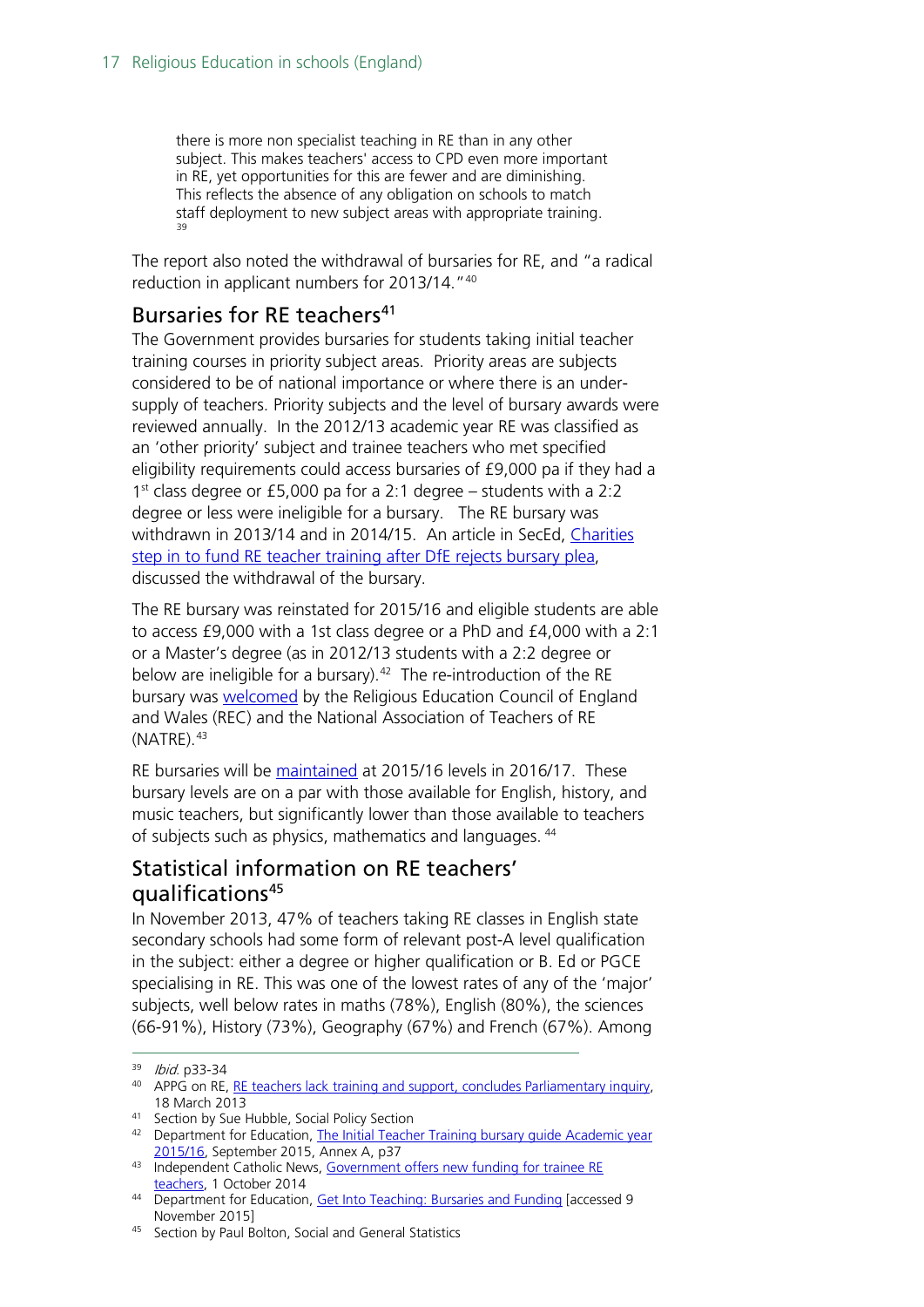the subjects with similar numbers of teachers, only drama (54%) and ICT (45%) had similar rates to RE.

The situation is somewhat different when the data is based on the proportion of hours taught in the subject by qualification of the teacher. In this case, 72% of hours taught in RE in these schools were by a teacher with a relevant post A-level qualification in the subject. In other words, RE teachers with these qualifications tends to teach the subject more than those without such qualifications. While this rate was still below the levels for maths, English, the sciences and humanities (all in the 75-90% range), the gap was smaller. It was only just below the figures for French and German and well above ICT (61%).

[Source: [School workforce in England: November 2013,](https://www.gov.uk/government/statistics/school-workforce-in-england-november-2013) DfE]

#### <span id="page-17-0"></span>Government comment on teacher training

The following Parliamentary Questions from March 2014 set out the previous Government's position on the training of RE teachers:

**Mrs Glindon:** To ask the Secretary of State for Education what steps his Department is taking to ensure that a higher proportion of religious education lessons are taught by fully qualified subject specialists. [191441]

**Elizabeth Truss:** The Department for Education does not stipulate what qualifies as a fully qualified subject specialist for religious education (RE). It is for head teachers and governing bodies to decide whom they choose to employ and in what capacity.

The Government are committed to ensuring sufficient supply of new teachers for schools. This year, we have over-allocated places for initial teacher training (ITT) in RE. RE is also supported by the National College for Teaching and Leadership's Teaching Line, which provides information and advice for anyone who wants to apply for ITT. In addition, officials have met the National Association of Teachers of Religious Education (NATRE) to identify further ways of supporting recruitment to RE ITT.

**Mrs Glindon:** To ask the Secretary of State for Education what steps his Department is taking to implement the recommendations of the Ofsted report RE: Realising the Potential, published in October 2013; and if he will make a statement.<sup>[46](#page-17-2)</sup> [191527]

### <span id="page-17-1"></span>Organisations providing resources for RE teachers

An earlier response, given by Lord Nash, provides information on the establishment of RE: ONLINE, a subject expert group on RE:

#### **Asked by Lord Taylor of Warwick**

To ask Her Majesty's Government what steps they are taking to maintain the status of religious education teaching in schools; and what assessment they have made of the role of religious education in fostering inter-community relations.[HL6200]

<span id="page-17-2"></span>**The Parliamentary Under-Secretary of State for Schools (Lord Nash) (Con):** The Government firmly believes in the importance of Religious Education (RE). To help maintain progress in improving RE teaching, we are establishing a subject expert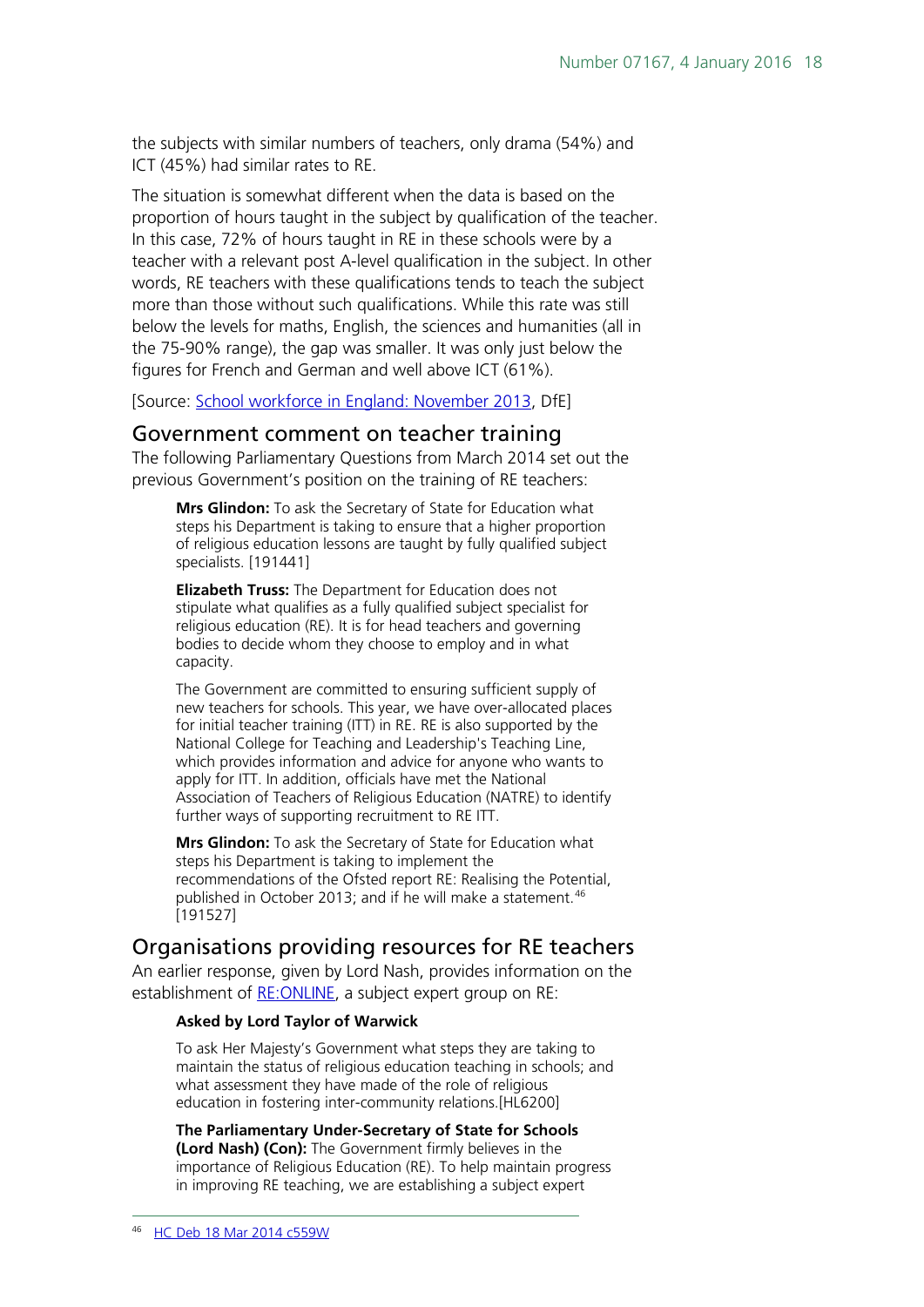group on RE chaired by Dave Francis from RE:ONLINE. By working with schools to clarify the key challenges in teaching RE, the expert group will help to ensure that support and resources are available for high quality RE teaching. In addition, as part of reforms to non-EBacc subjects, Ofqual is considering how it could improve the content and rigour of the Religious Studies GCSE.[47](#page-18-0)

<span id="page-18-0"></span>The [National Association of Teachers of Religious Education](http://www.natre.org.uk/) (NATRE) provides resources and training for RE teachers.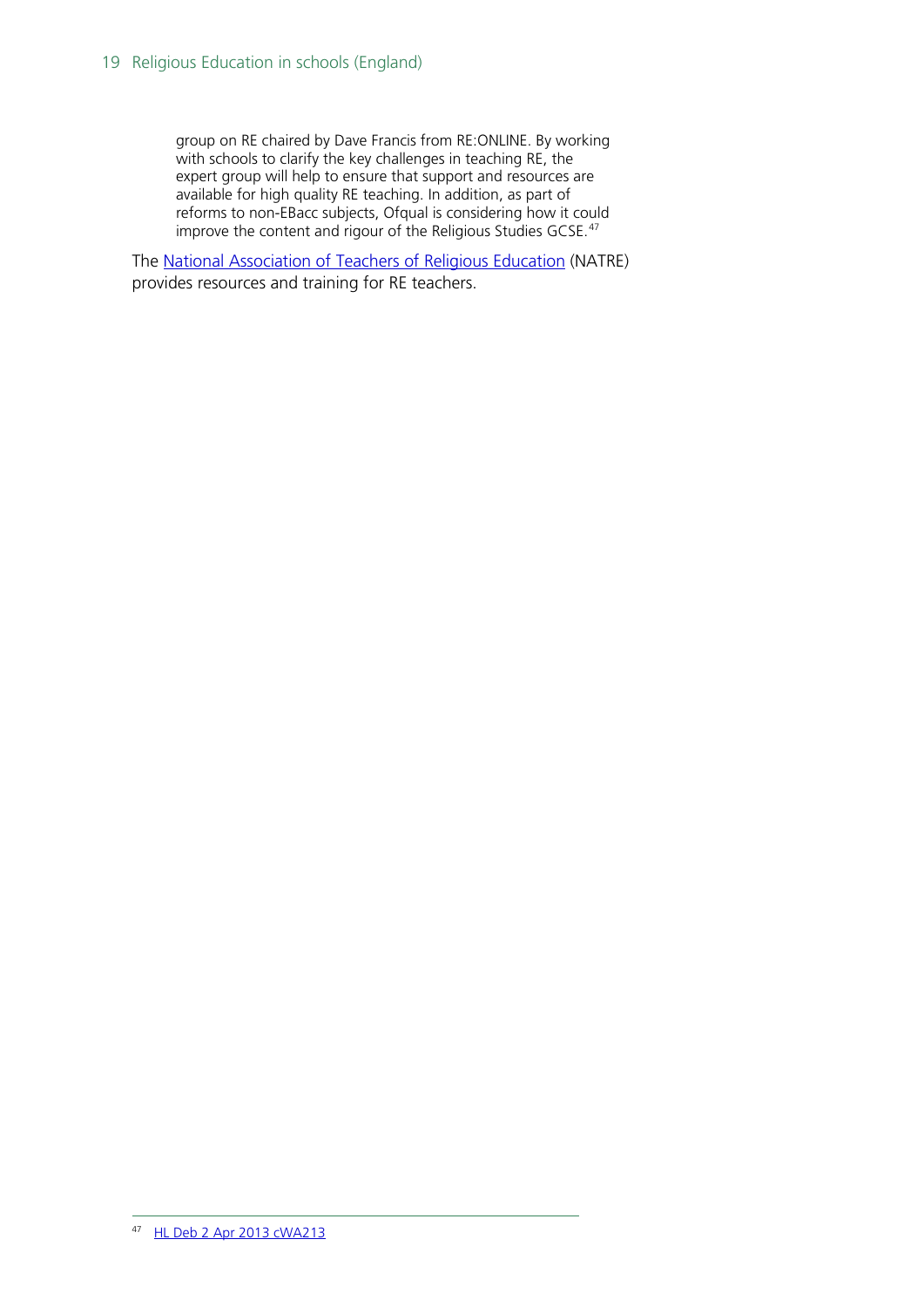# <span id="page-19-0"></span>3. Other relevant issues and reports

### <span id="page-19-1"></span>3.1 Right to withdraw a child from Religious Education

Section 71 of the *School Standards and Framework Act 1998*, as amended, provides for the right of withdrawal from Religious Education or collective worship in local authority maintained schools. There is no requirement to provide a reason and the school must comply with their request. Academies and free schools are bound by their funding agreements. Generally speaking, the DfE's model funding agreements include clauses that reflect the statutory provisions relating to religious education and collective worship. In independent schools, the school's policy on such issues determines whether parents or pupils have a similar opt-out.

The *guidance on RE* provided by the then Department for Children, Schools and Families in 2010, which remains in force, includes some additional information:

[...] the right of withdrawal does not extend to other areas of the curriculum when, as may happen on occasion, spontaneous questions on religious matters are raised by pupils or there are issues related to religion that arise in other subjects such as history or citizenship.

The use of the right to withdraw should be at the instigation of parents (or pupils themselves if they are aged 18 or over), and it should be made clear whether it is from the whole of the subject or specific parts of it. No reasons need be given.

Parents have the right to choose whether or not to withdraw their child from RE without influence from the school, although a school should ensure parents or carers are informed of this right and are aware of the educational objectives and content of the RE syllabus. In this way, parents can make an informed decision. Where parents have requested that their child is withdrawn, their right must be respected, and where RE is integrated in the curriculum, the school will need to discuss the arrangements with the parents or carers to explore how the child's withdrawal can be best accommodated. If pupils are withdrawn from RE, schools have a duty to supervise them, though not to provide additional teaching or to incur extra cost. Pupils will usually remain on school premises.

Where a pupil has been withdrawn, the law provides for alternative arrangements to be made for RE of the kind the parent wants the pupil to receive. This RE could be provided at the school in question, or the pupil could be sent to another school where suitable RE is provided if this is reasonably convenient. If neither approach is practicable, outside arrangements can be made to provide the pupil with the kind of RE that the parent wants, and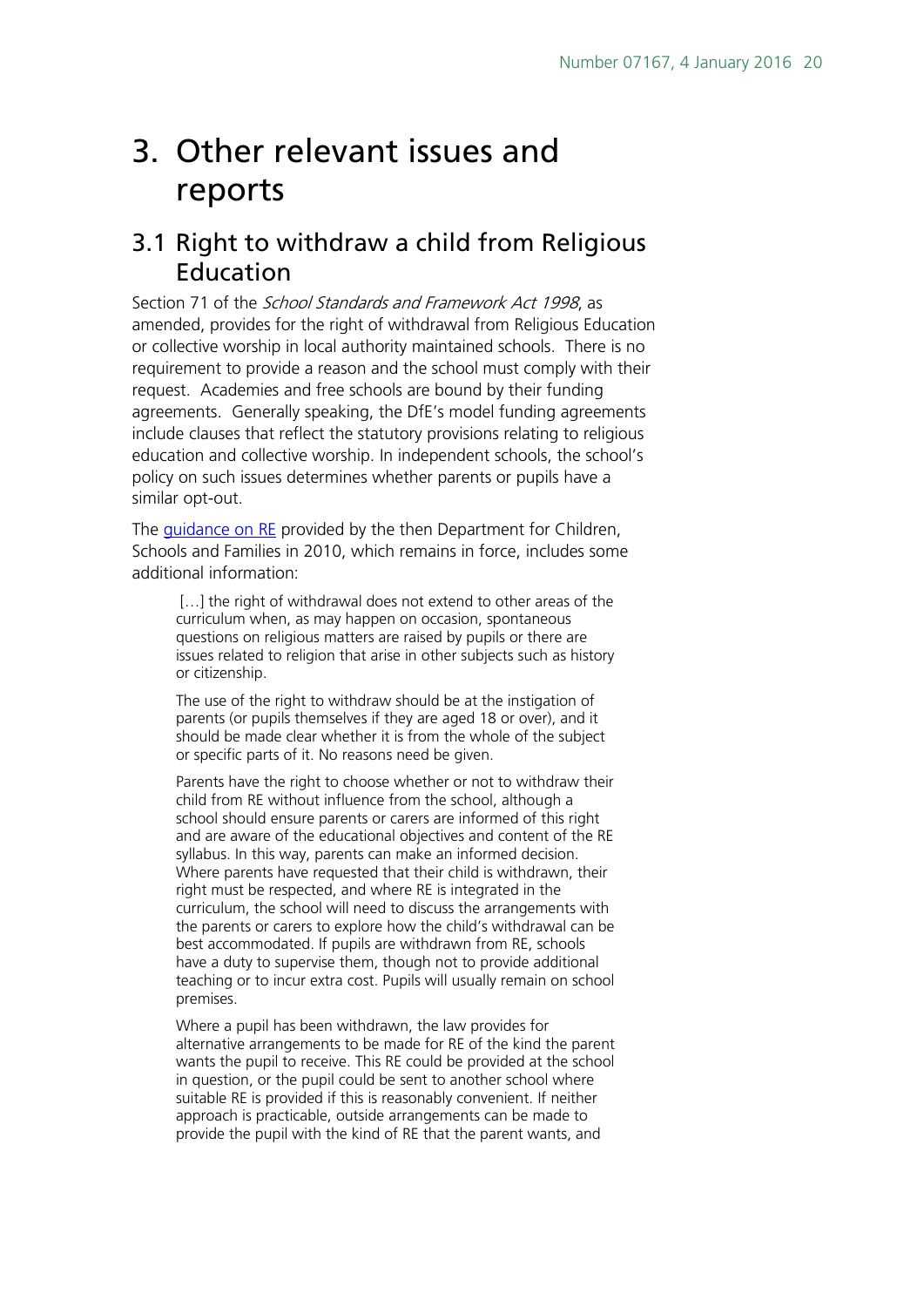the pupil may be withdrawn from school for a reasonable period of time to allow them to attend this external RE.<sup>[48](#page-20-1)</sup>

### <span id="page-20-0"></span>3.2 Collective worship

The general position on collective worship in English schools is set out in the Department for Education's [Governors' Handbook:](https://www.gov.uk/government/uploads/system/uploads/attachment_data/file/395789/Governors_Handbook.pdf)

All maintained schools without a religious character must provide a daily act of broadly Christian collective worship for their pupils. In community schools and non-faith foundation schools, the headteacher is responsible for arranging this after consulting the governing body. In voluntary aided schools, voluntary controlled schools and foundation schools with a religious character, the governing body is responsible for arranging collective worship in accordance with the trust deed or religious designation of the school after consulting the headteacher.

In some maintained schools without a religious character, the family backgrounds of some or all pupils may lead the headteacher and governing body to conclude that broadly Christian collective worship is not appropriate. The headteacher can apply to the local SACRE to have the broadly Christian requirement disapplied and replaced by collective worship distinctive of another faith and should consult the governing body before doing so.

Academies and free schools without a religious character must also provide a daily act of broadly Christian collective worship by virtue of their funding agreement. An academy or free school wishing to have the broadly Christian requirement disapplied and replaced by collective worship distinctive of another faith should apply to the Secretary of State via the EFA.

With regard to academies (and also free schools) the exact requirements for collective worship will be detailed in the school's funding agreement with the Secretary of State for Education. Generally speaking, the current model funding agreements contain clauses that reflect the statutory provisions relating to religious education and collective worship in maintained schools.

Parents have a right to withdraw their child from collective worship at a maintained school in accordance with section 71 of the *School* Standards and Framework Act 1998, as amended. Sixth form students can withdraw themselves.

Government quidance on this issue provides more detail on what worship of a 'broadly Christian character' is taken to mean:

60. In the light of the Christian traditions of Great Britain, section 7(1) of the Education Reform Act (and the corresponding section of the Education Act 1993) says that collective worship organised by a county or equivalent grant-maintained school is to be 'wholly or mainly of a broadly Christian character'.

61. The [relevant legislation] then further defines collective worship of a 'broadly Christian character' as being worship which reflects the broad traditions of Christian belief. Any such worship

<span id="page-20-1"></span>Department for Children, Schools and Families, Religious education in English schools: Non-[statutory guidance 2010,](https://www.gov.uk/government/uploads/system/uploads/attachment_data/file/190260/DCSF-00114-2010.pdf) p28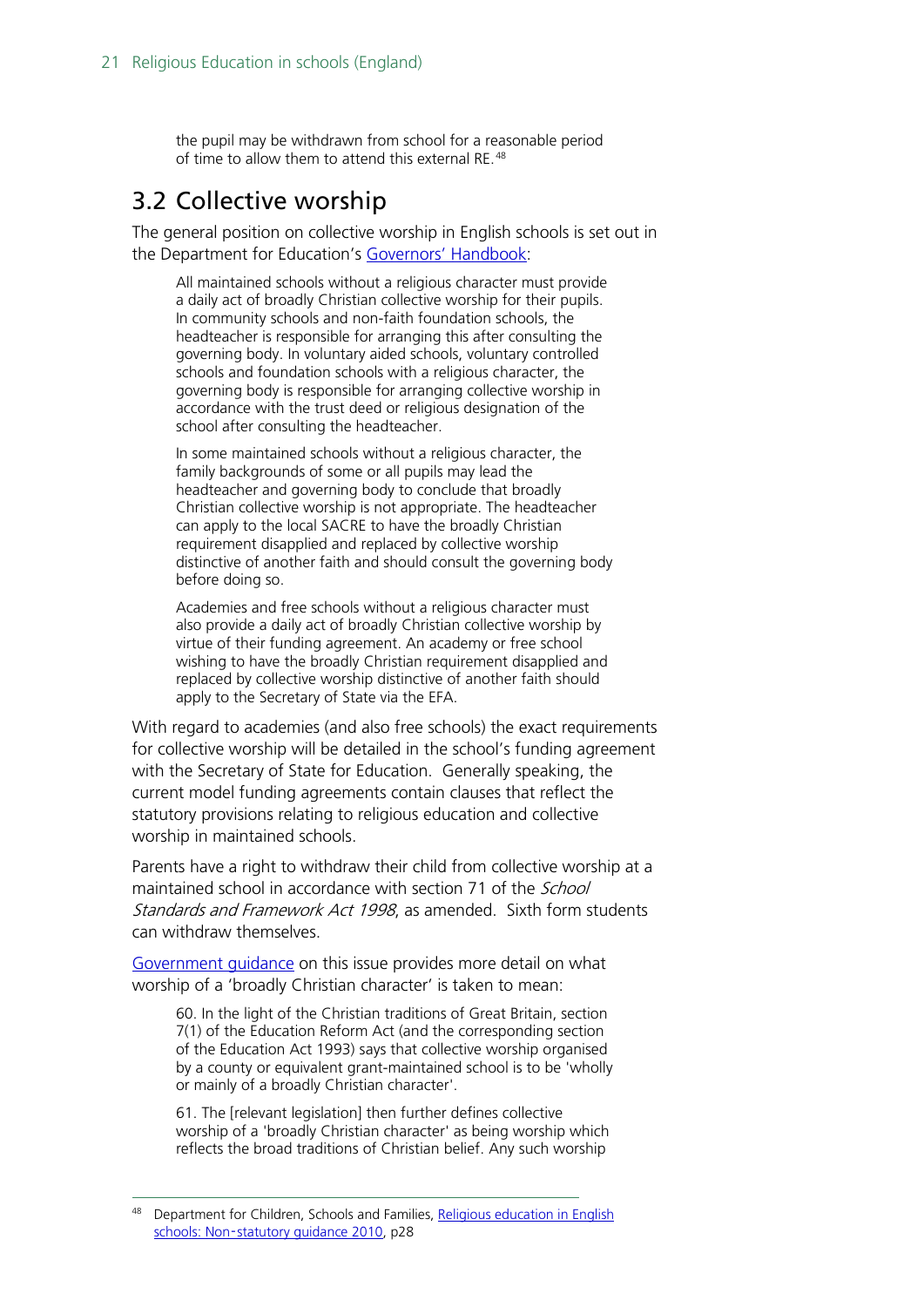should not, however, be distinctive of any particular Christian denomination.

62 It is open to a school to have acts of worship that are wholly of a broadly Christian character, acts of worship that are broadly in the tradition of another religion, and acts of worship which contain elements drawn from a number of different faiths. Section 7(3) of the Act qualifies section 7(1) by providing that within each school term the majority of acts of worship must be wholly or mainly of a broadly Christian character, but it is not necessary for every act of worship to be so (see also paragraph 124). Thus, whatever the decision on individual acts of worship, the majority of acts of worship over a term must be wholly or mainly of a broadly Christian character.

63 Provided that, taken as a whole, an act of worship which is broadly Christian reflects the traditions of Christian belief, it need not contain only Christian material. Section 7(1) is regarded as permitting some non-Christian elements in the collective worship without thus depriving it of its broadly Christian character. Nor would the inclusion of elements common to Christianity and one or more other religions deprive it of that character. It must, however, contain some elements which relate specifically to the traditions of Christian belief and which accord a special status to Jesus Christ.<sup>[49](#page-21-1)</sup>

### <span id="page-21-0"></span>3.3 RE in performance tables and the English Baccalaureate

The English Baccalaureate (EBacc) is a performance measure for schools in England. It measures the achievement of pupils who have gained Key Stage 4 qualifications in 'core' academic subjects:

- English
- mathematics
- history or geography
- the sciences
- a language

The English Baccalaureate was introduced in the 2010 performance tables. Full information is available in a Library briefing, [SN/SP/6045.](http://www.parliament.uk/briefing-papers/SN06045/english-baccalaureate)

The previous Government stressed that although the English Baccalaureate does not include RE, the teaching of RE in schools remains compulsory. The following response to a Parliamentary Question sets out the then Government's position on the inclusion of RE in the English Baccalaureate:

**Elizabeth Truss** [holding answer 22 January 2013]: The Department for Education has received correspondence from and had a number of discussions with representatives of faith groups and faith based education establishments, including the Church of England, on the inclusion of religious studies in the English Baccalaureate.

The Government fully recognise the importance of RE, both to pupils' wider knowledge and to society as a whole, and its value as a demanding subject. We know pupils themselves find that RE offers them opportunities to engage with real world issues and to

<span id="page-21-1"></span><sup>49</sup> Department for Education, [Collective worship in schools,](https://www.gov.uk/government/publications/collective-worship-in-schools) 31 January 1994, p21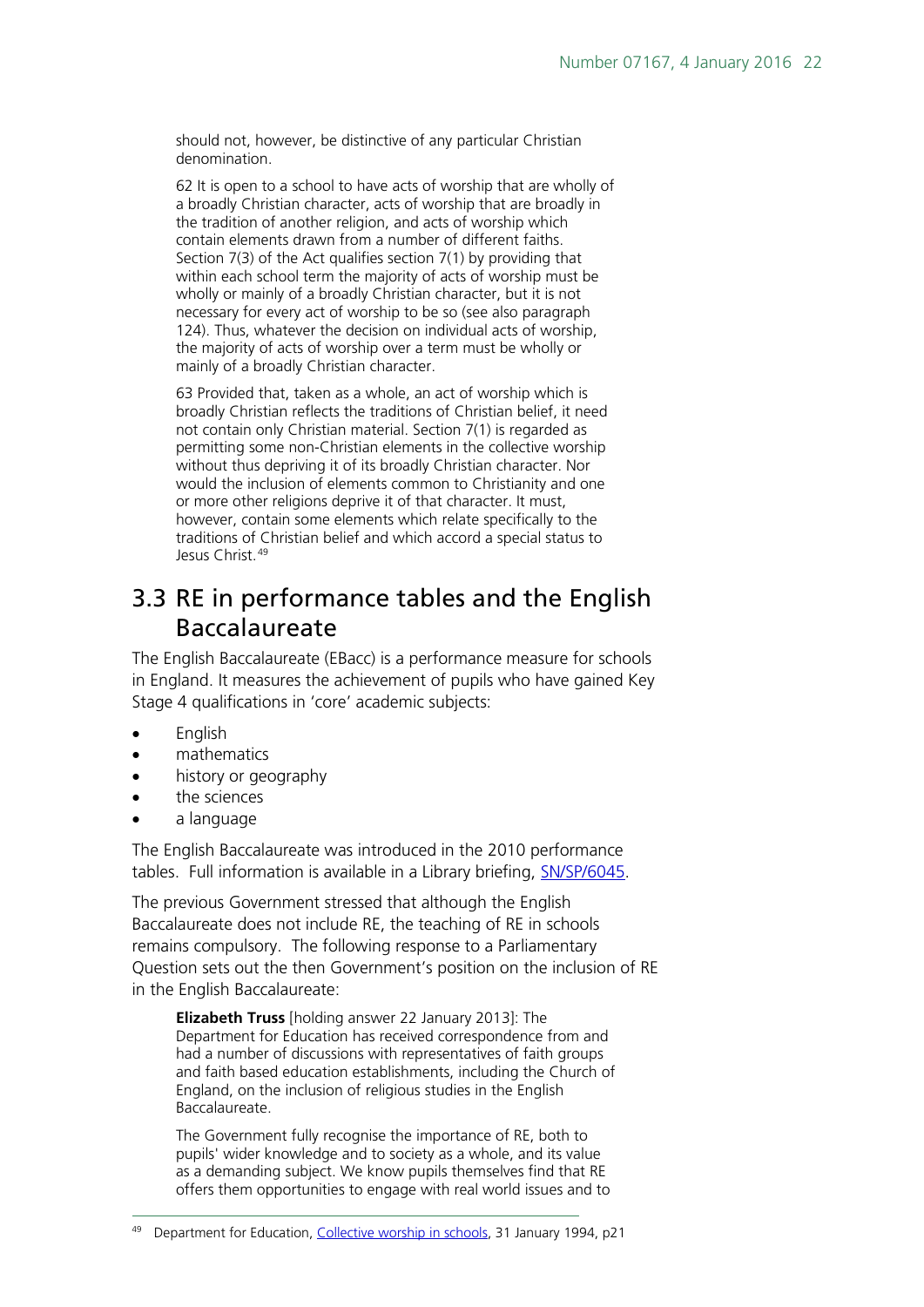develop their understanding and appreciation of the beliefs and views of others. The teaching of RE remains compulsory throughout a pupil's schooling. There is time in the curriculum for pupils to take a GCSE in other subjects alongside an English Baccalaureate if they wish to do so, including Religious Studies GCSE, which has shown an increase in uptake in recent years.

As RE is a compulsory subject, including it alongside other humanities subjects in the EBacc could reverse the recent increases in the take up of history and geography, which survey evidence suggests has been one of the positive impacts of the EBacc's introduction.[50](#page-22-0)

However, concerns have been raised that exclusion from the English Baccalaureate is adversely affecting RE provision. A Times Educational Supplement report on a National Association of Teachers of Religious Education (NATRE) survey reported that:

One in four schools is cutting back on specialist RE teachers after the subject was excluded from the English Baccalaureate portfolio of desirable GCSEs, new research shows.

The poll of 625 schools by the National Association of Teachers of Religious Education (NATRE) shows the reduction in staff from the beginning of this term compared with one year ago. More than 80 per cent put the cut down to the EBac, awarded to pupils achieving grades  $A^*$ -C in five traditional core subjects.<sup>[51](#page-22-1)</sup>

An [analysis of the survey](http://www.retoday.org.uk/media/display/NATRE_EBacc_Survey_2013_final.pdf) of teachers by NATRE, published in July 2013, discussed the impact of the EBacc on the take-up of RE at GCSE level, as well as the position of RE courses on school league tables:

Religious Studies in the curriculum continues to decline since the introduction of the English Baccalaureate, especially at key stage 4 where the impact of the EBacc is at its greatest. The problem has become even more acute since the announcement that GCSE short courses would no longer count towards a school's average point score. This impact is seen in the reduction of specialist teaching staff, the reduction of past and planned examination entries, but also in the time provided on the timetable where schools report that even though the subject is legally compulsory for all students unless withdrawn by their parents, students, are not always receiving their entitlement to a religious education.<sup>[52](#page-22-2)</sup>

The 2013 Ofsted report on RE, [Realising the potential,](http://dera.ioe.ac.uk/18522/1/Religious%20education%20-%20realising%20the%20potential.pdf) also drew attention to the absence of RE from the EBacc as one of the causes of decline in RE in schools:

other changes to education policy, such as the introduction in 2010 of the English Baccalaureate (the EBacc), have led to a decline in RE provision in some schools. (p4)

[…]

In relation to the exclusion of RE from the list of EBacc subjects and the removal of short courses from the headline measures of school performance, it is too early to come to a definitive conclusion about their impact on GCSE entries. Ofsted's survey

<span id="page-22-0"></span> <sup>50</sup> [HC Deb 23 Jan 2013 c327W](http://www.publications.parliament.uk/pa/cm201213/cmhansrd/cm130123/text/130123w0002.htm#13012373000660)

<span id="page-22-1"></span><sup>&</sup>lt;sup>51</sup> ["RE doesn't have a prayer after EBac omission",](http://www.tes.co.uk/article.aspx?storycode=6292649) Times Educational Supplement, 28 September 2012

<span id="page-22-2"></span><sup>52</sup> NATRE, [An analysis of a Survey of teachers on the impact of the EBacc on student](http://www.retoday.org.uk/media/display/NATRE_EBacc_Survey_2013_final.pdf)  [opportunity to study GCSE RS: A Fifth Survey,](http://www.retoday.org.uk/media/display/NATRE_EBacc_Survey_2013_final.pdf) July 2013, p2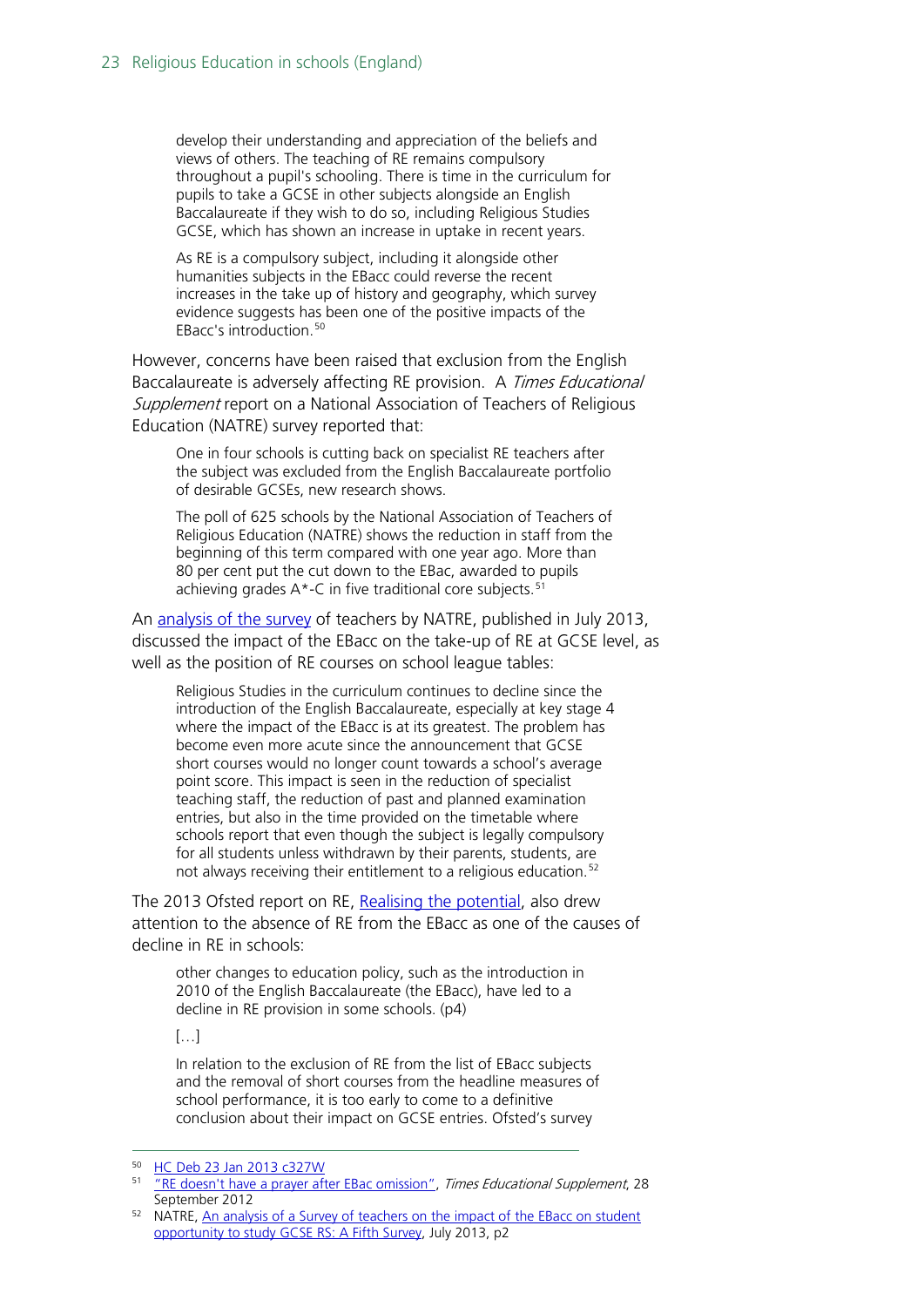evidence is inconclusive. However, the overall numbers entered for a GCSE qualification in religious studies in England fell from around 427,000 in 2012 to 390,000 in 2013. There has also been a significant shift away from short-course to full-course GCSE. In 2013 full-course GCSE numbers in England rose by around 10% in 2013 to nearly 240,000, but short-course numbers fell by almost 30% to 150,000.

There is evidence, however, of a more significant reduction in the provision for RE in some schools. The headteachers of these schools cited decisions about the EBacc and short-course GCSEs as reasons for the changes they were making.<sup>[53](#page-23-2)</sup>

### <span id="page-23-0"></span>A strengthened EBacc: September 2015

The Conservative Government elected in May 2015 has announced plans to increase uptake of the EBacc significantly. The Government is currently consulting on proposals for the EBacc to be strengthened to that "at least 90% of pupils in mainstream secondary schools should be entered for the EBacc."<sup>54</sup> The proposals are intended to apply to pupils who began secondary school in September 2015, and will therefore be sitting their GCSEs in 2020.

Initial reaction to the plans to expand the EBacc has raised concerns about the impact of subjects not included, such as RE. Section 2 of the [Library briefing](http://researchbriefings.parliament.uk/ResearchBriefing/Summary/SN06045) on the EBacc provides more information.

## <span id="page-23-1"></span>3.4 Teaching of creationism

The following PQ provides the previous Government's position:

**Mr Godsiff**: To ask the Secretary of State for Education what penalties would be incurred by a free school, academy or other educational establishment which was found to be teaching or otherwise supporting creationism. [202221]

**Mr Timpson:** State-funded schools, including free schools and academies, should not teach creationism as an evidence-based scientific theory. Outside of science lessons, it is permissible for schools to cover creationism as part of religious education lessons, providing that this does not undermine the teaching of established scientific theory. Academies and free schools are required to teach a broad and balanced curriculum and the model funding agreement now prohibits the teaching of creationism as an evidence-based theory. Independent schools must comply with the independent school standards, and are subject to inspections by Ofsted or an alternative inspectorate.

All state-funded schools are subject to Ofsted inspections and a range of intervention powers are in place if required. In addition, any breach of academy or free school funding agreements in relation to creationism would be swiftly dealt with by the Department for Education and could result in the termination of the funding agreement.<sup>[55](#page-23-4)</sup>

<span id="page-23-2"></span><sup>53</sup> Ofsted, [Religious education: realising the potential,](http://dera.ioe.ac.uk/18522/1/Religious%20education%20-%20realising%20the%20potential.pdf) October 2013, p20

<span id="page-23-3"></span><sup>54</sup> Department for Education, [Consultation on Implementing the English Baccalaureate,](https://www.gov.uk/government/uploads/system/uploads/attachment_data/file/473455/Consultation_on_implementing_the_English_Baccalaureate.pdf)  November 2015, p19

<span id="page-23-4"></span><sup>55</sup> [HC Deb 30 Jun 2014 c351W](http://www.publications.parliament.uk/pa/cm201415/cmhansrd/cm140630/text/140630w0001.htm#14063048000150)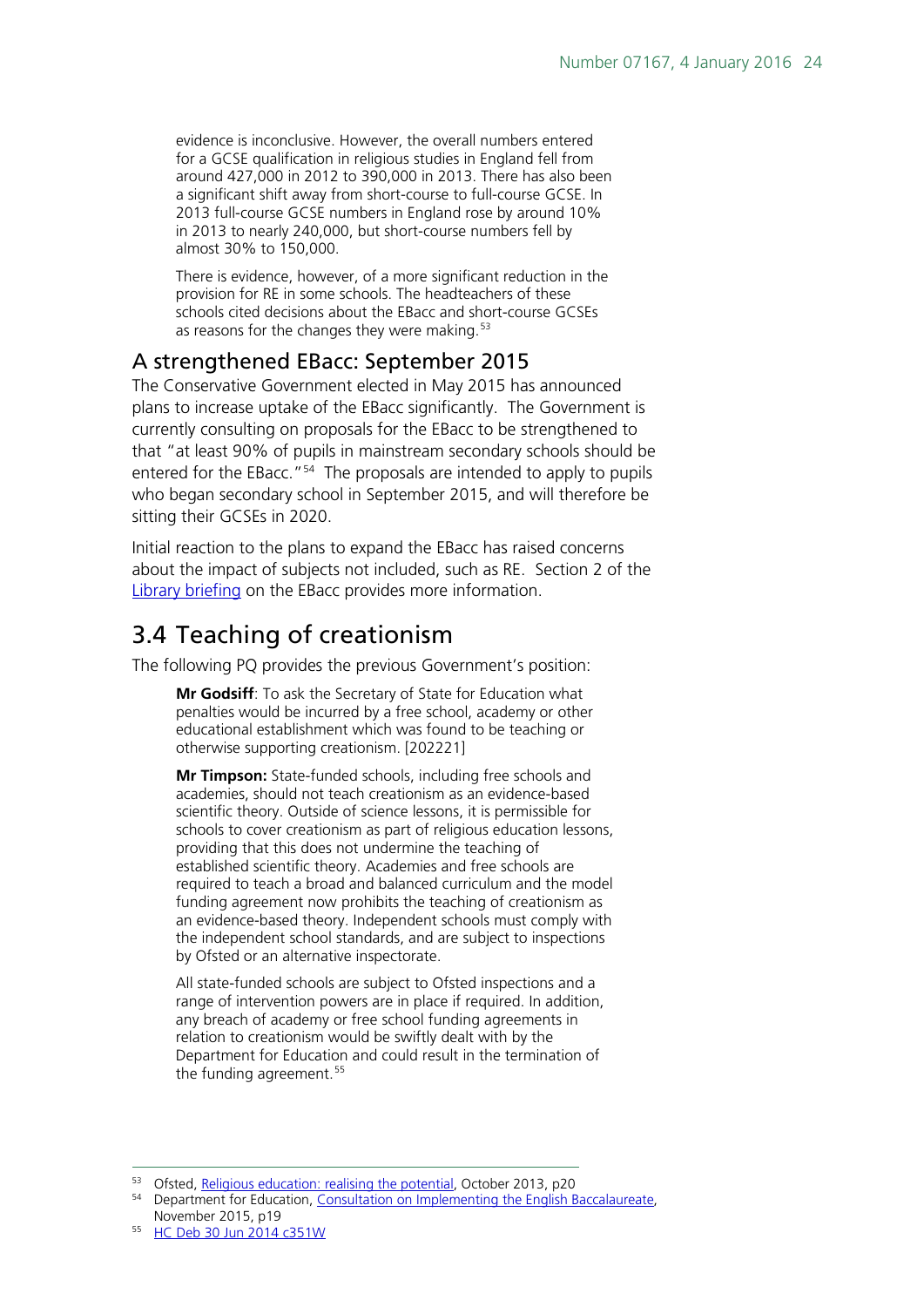## <span id="page-24-0"></span>3.5 A new settlement? Clarke and Woodhead report on religion in schools

In June 2015, a [report](http://charlesclarke.org/wp-content/uploads/2015/06/A-New-Settlement-for-RE-in-schools.pdf) by the former Education Secretary, Charles Clarke, and Linda Woodhead, professor of sociology of religion at Lancaster University, called for a "new settlement" for religion in schools, both in the teaching of RE and more broadly.

The report argued that the changes in society that have taken place in relation to religion since the Second World War have not been reflected by change in schools, and that the settlement in place between church and state in education no longer serves its purpose.<sup>[56](#page-24-2)</sup> Furthermore, it raised concerns about the practical application of the structures in place:

For example there can be a 'nod and wink' culture around the nature of the act of collective worship in school. The requirement that the act should be predominantly Christian, and possibly even promote a sense of 'awe and wonder', is sometimes honoured in form rather than substance. The status and quality of education about religion within schools is highly variable, and this, together with under-resourcing and controversy about the place of RE in the curriculum, have led to low morale. Some worry that aspects of the admissions procedures to some faith schools promote dishonesty in religious observance by families and children in a way that is distasteful at best.<sup>[57](#page-24-3)</sup>

The report made 18 recommendations for reform, including the abolition of the requirement for an act of collective worship, and the creation of an agreed national syllabus for RE similar to the requirements for other subjects in the National Curriculum, determined by the Secretary of State and a proposed 'National Standing Advisory Council on Religious Education (NASACRE)'.[58](#page-24-4)

# <span id="page-24-1"></span>3.6 RE for REal report, Goldsmiths College

In November 2015, researchers at Goldsmiths College, University of London, published [RE for REal,](http://www.gold.ac.uk/faithsunit/reforreal/) a report that aimed to build on the Religious Education Council's review of Religious Education in England (see section 1.6) and find a way to clarify what it described as the "policy muddle" surrounding RE. [59](#page-24-5)

The report made several [recommendations,](http://www.gold.ac.uk/media/goldsmiths/169-images/departments/research-units/faiths-unit/REforREal-Recommendations.pdf) including that:

- A statutory National Framework for Religion and Belief Learning should be developed, applicable to all schools, balancing shared national approaches with school level determination;
- Religion and belief learning should be a compulsory part of the curriculum to age 16;
- The suggested framework content should reflect the real religious landscape of the UK.

<span id="page-24-2"></span><sup>&</sup>lt;sup>56</sup> Charles Clarke and Linda Woodhead, A New Settlement: Religion and Belief in [Schools,](http://charlesclarke.org/wp-content/uploads/2015/06/A-New-Settlement-for-RE-in-schools.pdf) June 2015, p7

<span id="page-24-3"></span><sup>57</sup> Ibid.

<span id="page-24-4"></span><sup>58</sup> Ibid, p63-64. Recommendations in full can be read on pages 63-66 of the [report.](http://charlesclarke.org/wp-content/uploads/2015/06/A-New-Settlement-for-RE-in-schools.pdf)

<span id="page-24-5"></span><sup>&</sup>lt;sup>59</sup> Goldsmiths College, University of London, RE for REal: The Future of Teaching and [Learning about Religion and Belief,](http://www.gold.ac.uk/media/goldsmiths/169-images/departments/research-units/faiths-unit/REforREal-web-b.pdf) November 2015, p2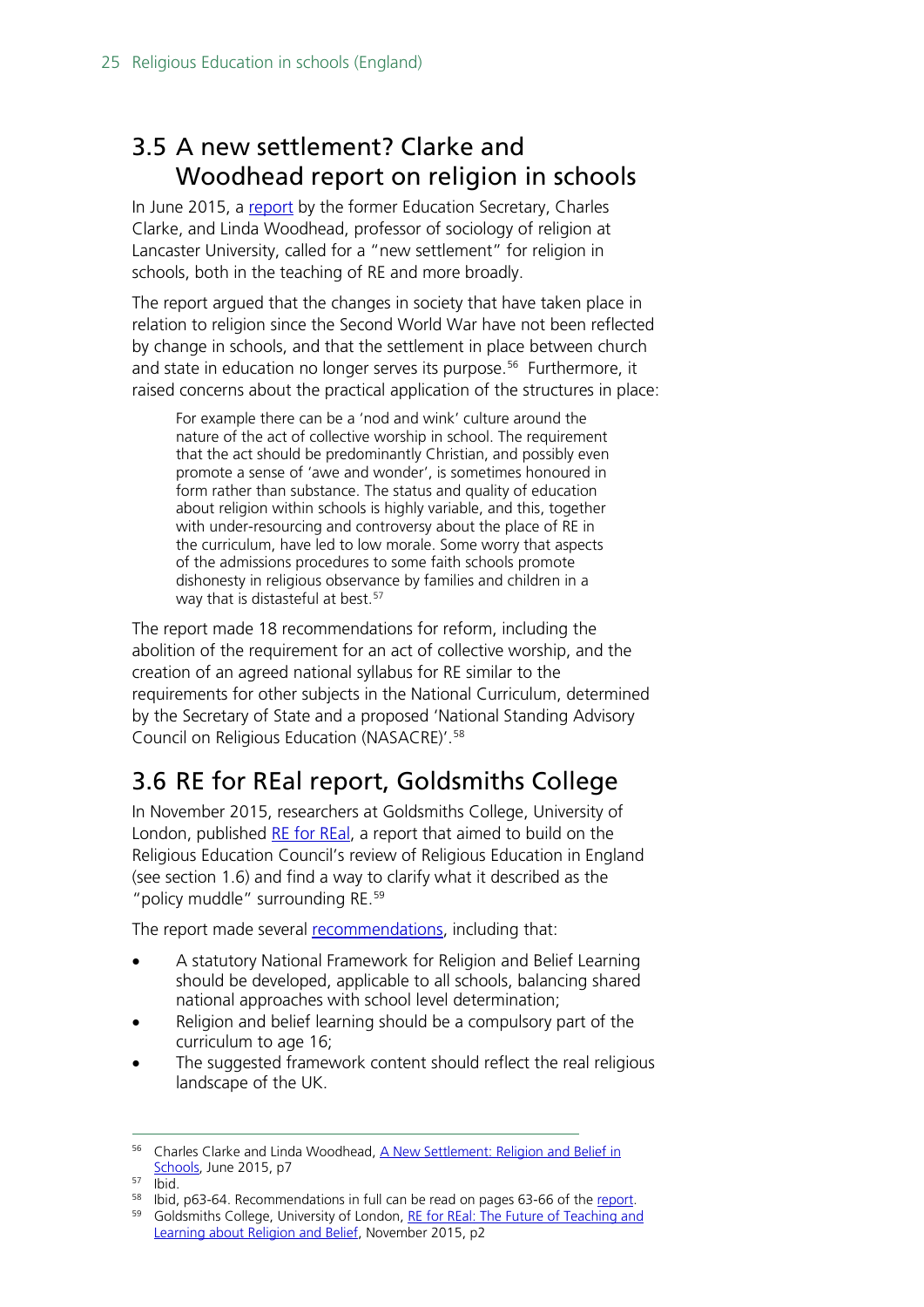## <span id="page-25-0"></span>3.7 Commission on Religion and Belief in British Public Life report

The Commission on Religion and Belief in British Public Life [\(CORAB\)](http://www.corab.org.uk/), convened by the Woolf Institute, Cambridge, published its report Living [with Difference](https://corablivingwithdifference.files.wordpress.com/2015/12/living-with-difference-community-diversity-and-the-common-good.pdf) in December 2015. The report was wide-ranging and dealt with issues across the UK, but made several recommendations relating to religious education in England, including that:

- The non-statutory curriculum framework produced in 2013 by the Religious Education Council should be made statutory as part of the national curriculum, but under a modifed subject name, pending future reform;
- The requirements for schools to hold acts of collective worship or religious observance should be repealed;
- In teacher education the attention given to religion and belief should be of a similar level to that given to reading and maths;
- State inspectorates should be concerned with every aspect of the life of faith schools, including religious elements currently inspected by denominational authorities. [60](#page-25-1)

An [article](http://cofecomms.tumblr.com/post/134520796697/church-schools-make-a-difference) by Reverend Nigel Genders, the Church of England's Chief Education Officer, responded to the recommendations. The article supported a national framework for learning of the kind proposed in the Goldsmiths report, but was critical of the CORAB recommendations on admissions and collective worship, citing the popularity of Church of England schools and the importance of maintaining an opportunity for pupils to pause and reflect.<sup>[61](#page-25-2)</sup>

<span id="page-25-1"></span> <sup>60</sup> Report of the Commission on Public Life and Belief, [Living with Difference:](https://corablivingwithdifference.files.wordpress.com/2015/12/living-with-difference-community-diversity-and-the-common-good.pdf)  [Community, Diversity and the Common Good,](https://corablivingwithdifference.files.wordpress.com/2015/12/living-with-difference-community-diversity-and-the-common-good.pdf) December 2015, p37-38

<span id="page-25-2"></span><sup>&</sup>lt;sup>61</sup> CofEComms, [Church schools make a difference,](http://cofecomms.tumblr.com/post/134520796697/church-schools-make-a-difference) 4 December 2015